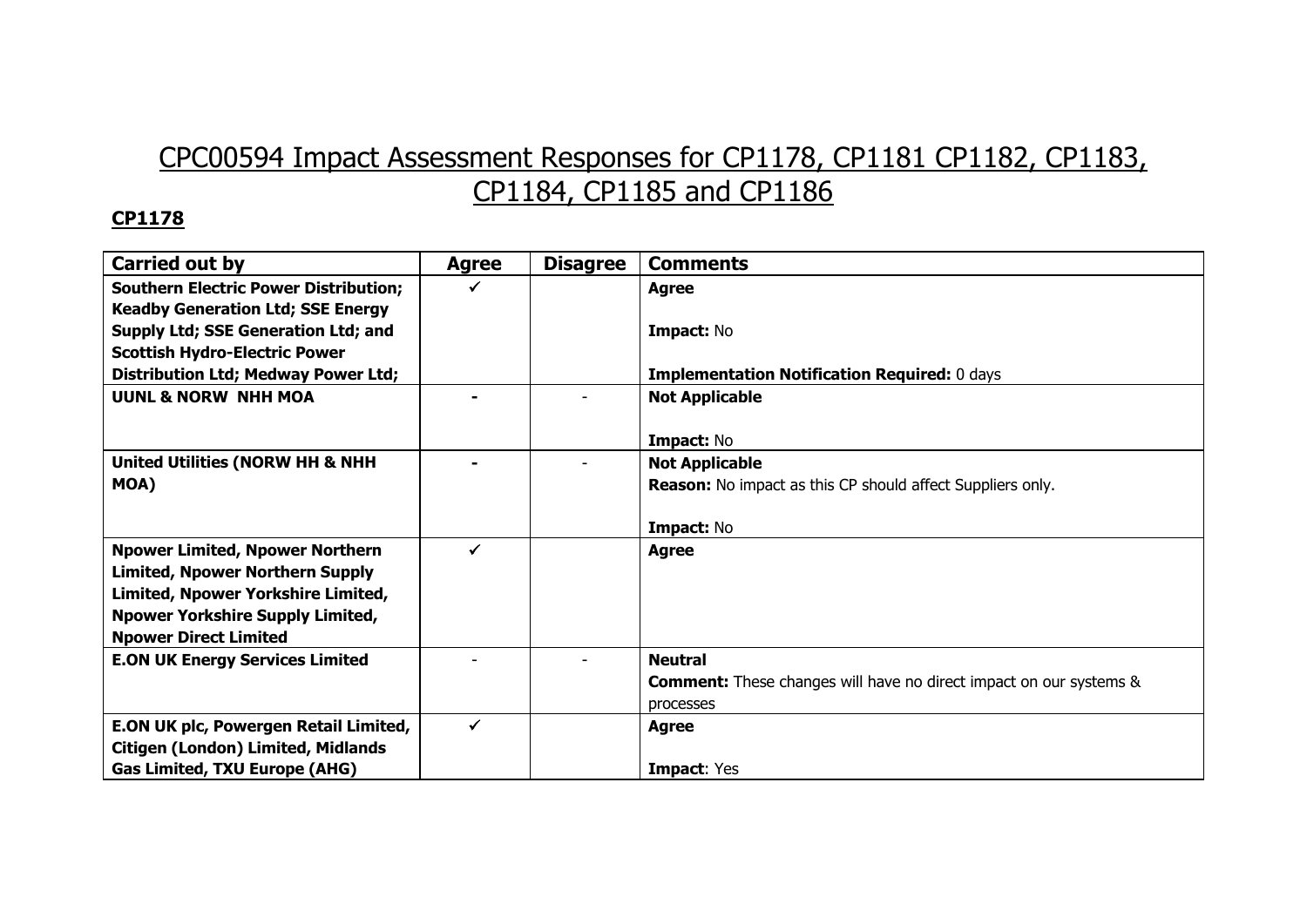| Carried out by                                                                                                                                                                                                    | <b>Agree</b> | <b>Disagree</b> | <b>Comments</b>                                                                                                                                                                                                                                                                                                                                                                                                                                                                     |
|-------------------------------------------------------------------------------------------------------------------------------------------------------------------------------------------------------------------|--------------|-----------------|-------------------------------------------------------------------------------------------------------------------------------------------------------------------------------------------------------------------------------------------------------------------------------------------------------------------------------------------------------------------------------------------------------------------------------------------------------------------------------------|
| Limited, TXU Europe (AHGD) Limited,<br>TXU Europe (AH Online) Limited, TXU<br><b>Europe (AHST) Limited, Economy</b><br>Power, Western Gas Limited, Enfield<br><b>Energy Centre Limited</b>                        |              |                 |                                                                                                                                                                                                                                                                                                                                                                                                                                                                                     |
| <b>EDF Energy Networks (EPN), EDF</b><br><b>Energy Networks (LPN), EDF Energy</b><br><b>Networks (SPN)</b>                                                                                                        |              |                 | <b>Neutral</b><br><b>Comment:</b> EDF Energy Networks are not affected by this change proposal as<br>a LDSO<br>Impact: No                                                                                                                                                                                                                                                                                                                                                           |
| <b>ScottishPower Energy Management</b><br>Ltd.<br><b>ScottishPower Generation Ltd.</b><br><b>ScottishPower Energy Retail Ltd.</b><br>SP Manweb plc.<br><b>SP Transmission Ltd.</b><br><b>SP Distribution Ltd.</b> | $\checkmark$ |                 | <b>Agree</b><br><b>Comments:</b> While ScottishPower does not oppose this change we would<br>question the validity of such a high volume of negative EAC's. Negative EAC's<br>should be the exception suggesting instances of negatives outweighing positive<br>EAC's to be highly irregular. Perhaps the CP could be amended to reflect an<br>investigation of the data before blindly submitting into PARMS.<br>Impact: No<br><b>Implementation Notification Required: 0 days</b> |
| <b>Centrica</b>                                                                                                                                                                                                   |              |                 | <b>Neutral</b><br><b>Comment:</b> Centrica do not believe based on the information provided within<br>the CP1178 that there is any impact.<br>Impact: No<br><b>Comment:</b> Centrica do not believe based on the information provided within<br>the CP1178 that there is any impact.                                                                                                                                                                                                |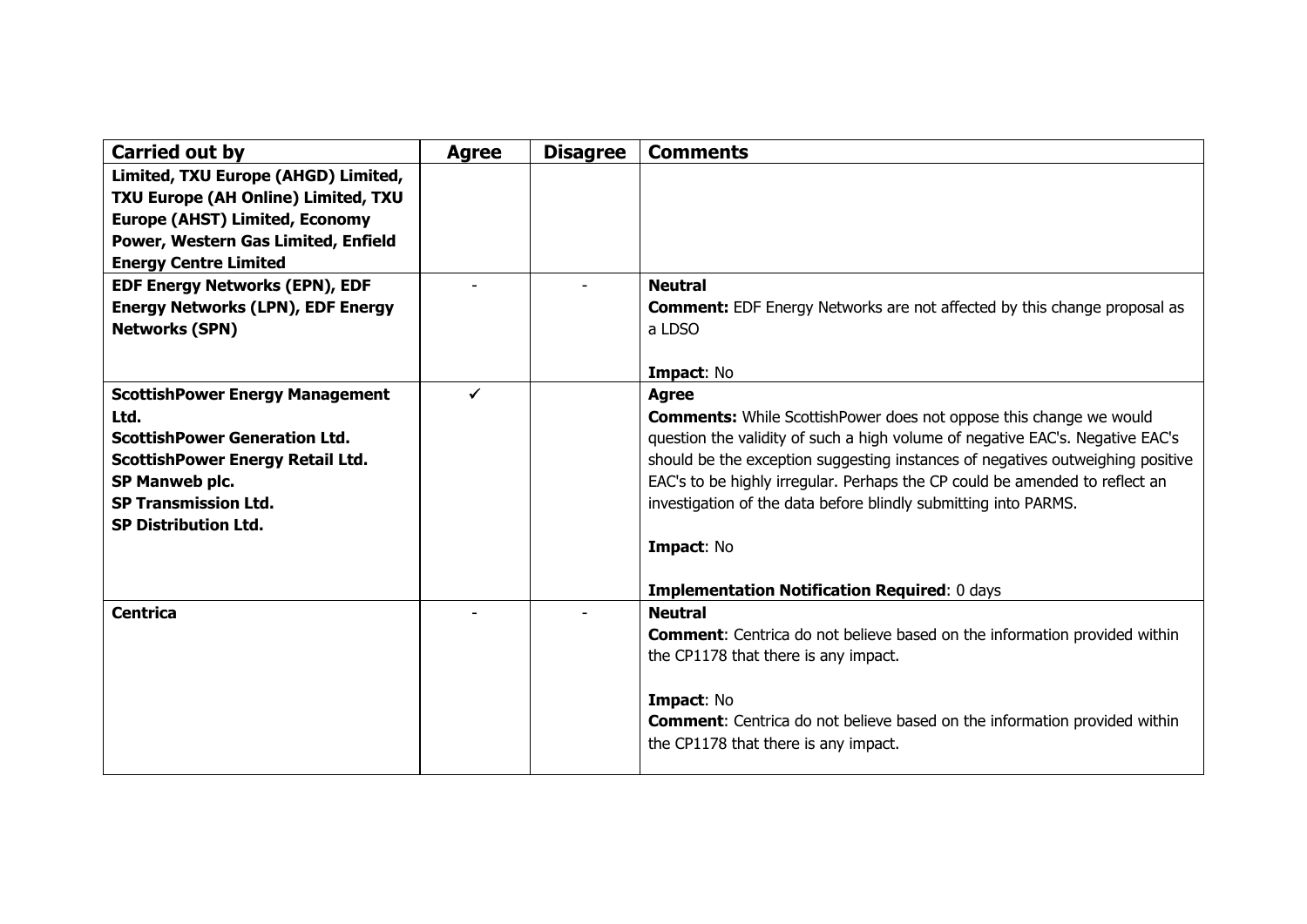| <b>Carried out by</b>                      | <b>Agree</b> | <b>Disagree</b> | <b>Comments</b>                                                                 |
|--------------------------------------------|--------------|-----------------|---------------------------------------------------------------------------------|
|                                            |              |                 | <b>Implementation Notification Required:</b> Standard release notification by   |
|                                            |              |                 | Elexon                                                                          |
| <b>Siemens Energy Services</b>             |              |                 | <b>Neutral</b>                                                                  |
|                                            |              |                 |                                                                                 |
|                                            |              |                 | <b>Impact: No</b>                                                               |
| <b>United Utilities</b>                    |              |                 | <b>Not Applicable</b>                                                           |
| <b>British Energy Power &amp; Energy</b>   |              | $\checkmark$    | <b>Disagree</b>                                                                 |
| <b>Trading Ltd, British Energy</b>         |              |                 | <b>Reason:</b> Negative EACs are false and should not be used in Settlements as |
| <b>Generation Ltd, British Energy</b>      |              |                 | they artificially inflate performance. We disagree with CP1178 as it stands and |
| <b>Generation (UK) Ltd, British Energy</b> |              |                 | require clarity on the impact on SP08 and recommend a working group takes       |
| Direct Ltd, Eggborough Power Ltd           |              |                 | place to discuss the changes to the SP08 validation rules in PARMS in further   |
|                                            |              |                 | detail.                                                                         |
|                                            |              |                 |                                                                                 |
|                                            |              |                 | Impact: No                                                                      |
|                                            |              |                 | <b>Implementation Notification Required: 0 days</b>                             |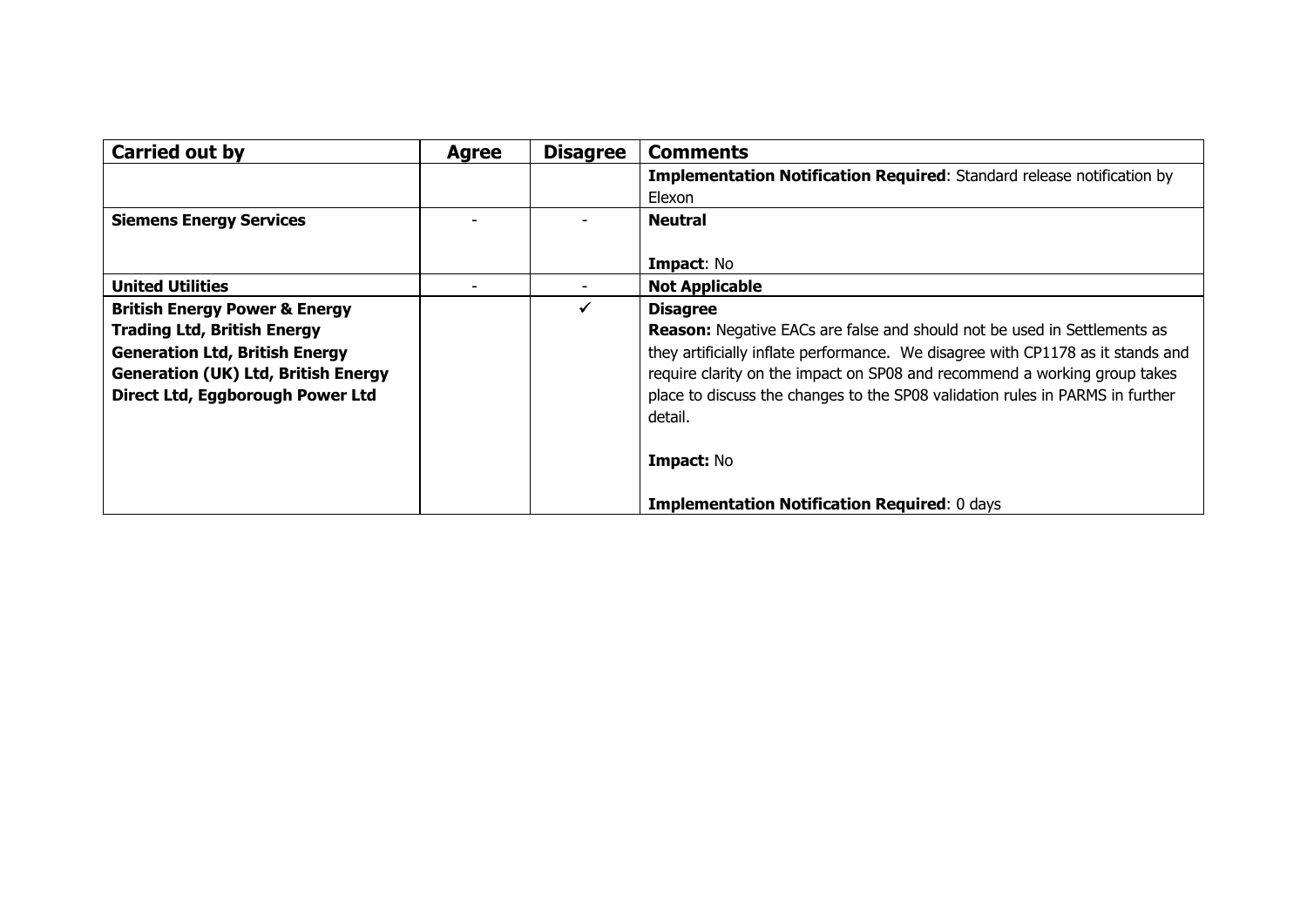| Carried out by                                                                                                                                                                                    | <b>Agree</b> | <b>Disagree</b> | <b>Comments</b>                                                                                                                                                                                                                                                                                                                      |
|---------------------------------------------------------------------------------------------------------------------------------------------------------------------------------------------------|--------------|-----------------|--------------------------------------------------------------------------------------------------------------------------------------------------------------------------------------------------------------------------------------------------------------------------------------------------------------------------------------|
| <b>Southern Electric Power Distribution;</b><br><b>Keadby Generation Ltd; SSE Energy</b>                                                                                                          |              |                 | <b>Agree</b>                                                                                                                                                                                                                                                                                                                         |
| Supply Ltd; SSE Generation Ltd; and<br><b>Scottish Hydro-Electric Power</b>                                                                                                                       |              |                 | Impact: No                                                                                                                                                                                                                                                                                                                           |
| <b>Distribution Ltd; Medway Power Ltd;</b>                                                                                                                                                        |              |                 | <b>Implementation Notification Required: 0 days</b>                                                                                                                                                                                                                                                                                  |
| <b>UUNL &amp; NORW NHH MOA</b>                                                                                                                                                                    | ✓            |                 | <b>Agree</b><br><b>Comment:</b> SVA Catalogue not referred to in Business Environment                                                                                                                                                                                                                                                |
|                                                                                                                                                                                                   |              |                 | Impact: No                                                                                                                                                                                                                                                                                                                           |
| United Utilities (NORW HH & NHH<br>MOA)                                                                                                                                                           |              |                 | <b>Agree</b><br><b>Comment:</b> The SVA catalogue is not used within our business. The DTC is<br>used as our reference manual and is the preferred option.                                                                                                                                                                           |
|                                                                                                                                                                                                   |              |                 | Impact: No                                                                                                                                                                                                                                                                                                                           |
| <b>Npower Limited, Npower Northern</b><br><b>Limited, Npower Northern Supply</b><br>Limited, Npower Yorkshire Limited,<br><b>Npower Yorkshire Supply Limited,</b><br><b>Npower Direct Limited</b> |              |                 | <b>Agree</b><br><b>Comment:</b> It seems sensible to have a 'one industry' view but we need to<br>ensure that Settlement requirements will be met under the MRA. When<br>Appendix E (Acronyms) is removed, we would like to see it stated within the<br>SVA Data Catalogue as to where the definitions of the acronyms can be found. |
| <b>IMServ Europe Ltd</b>                                                                                                                                                                          |              |                 | <b>Agree</b>                                                                                                                                                                                                                                                                                                                         |
|                                                                                                                                                                                                   |              |                 | <b>Impact: No</b>                                                                                                                                                                                                                                                                                                                    |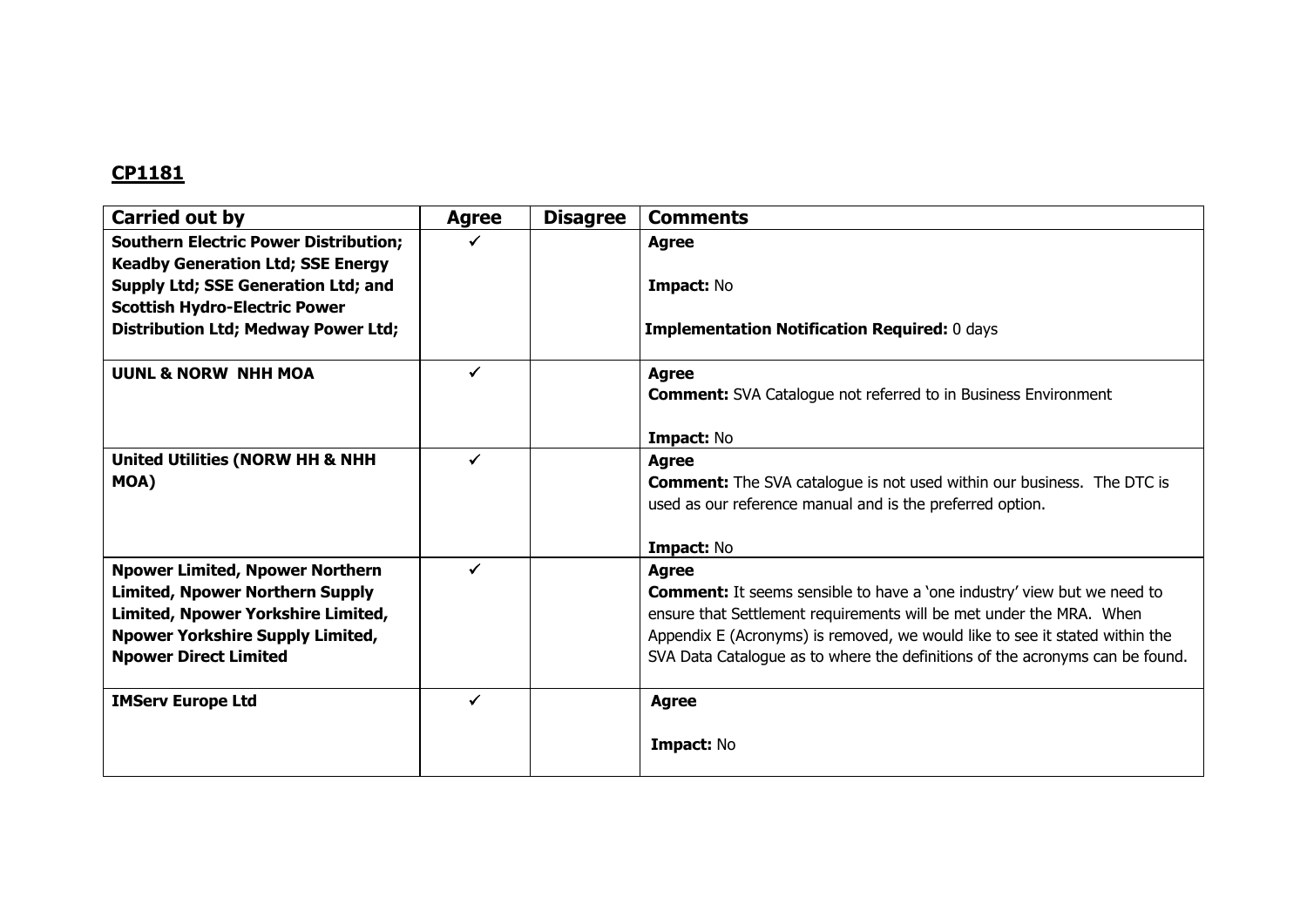| <b>Carried out by</b>                     | <b>Agree</b> | <b>Disagree</b> | <b>Comments</b>                                                                   |
|-------------------------------------------|--------------|-----------------|-----------------------------------------------------------------------------------|
|                                           |              |                 | <b>Implementation Notification Required: 0 days</b>                               |
| <b>E.ON UK Energy Services Limited</b>    | $\checkmark$ |                 | <b>Agree</b>                                                                      |
|                                           |              |                 | <b>Comment:</b> This change will simplify current arrangements                    |
|                                           |              |                 |                                                                                   |
| E.ON UK plc, Powergen Retail Limited,     | ✓            |                 | Impact: No                                                                        |
| <b>Citigen (London) Limited, Midlands</b> |              |                 | <b>Agree</b>                                                                      |
| <b>Gas Limited, TXU Europe (AHG)</b>      |              |                 | Impact: No                                                                        |
| Limited, TXU Europe (AHGD) Limited,       |              |                 |                                                                                   |
| TXU Europe (AH Online) Limited, TXU       |              |                 |                                                                                   |
| <b>Europe (AHST) Limited, Economy</b>     |              |                 |                                                                                   |
| Power, Western Gas Limited, Enfield       |              |                 |                                                                                   |
| <b>Energy Centre Limited</b>              |              |                 |                                                                                   |
| <b>Western Power Distribution</b>         |              |                 | <b>Agree</b>                                                                      |
|                                           |              |                 |                                                                                   |
|                                           |              |                 | Impact: No                                                                        |
|                                           |              |                 | <b>Implementation Notification Required: 0 days</b>                               |
| <b>EDF Energy Networks (EPN), EDF</b>     | ✓            |                 | <b>Agree</b>                                                                      |
| <b>Energy Networks (LPN), EDF Energy</b>  |              |                 | <b>Comment:</b> EDF Energy Networks supports this CP as we believe it is sensible |
| <b>Networks (SPN)</b>                     |              |                 | to remove the duplication between the SVA Data Catalogue and the DTC.             |
|                                           |              |                 | Impact: No                                                                        |
|                                           |              |                 | <b>Comment:</b> This will have minimal impact upon our organisation               |
|                                           |              |                 |                                                                                   |
|                                           |              |                 | <b>Implementation Notification Required: 0 days</b>                               |
| <b>ScottishPower Energy Management</b>    | ✓            |                 | <b>Agree</b>                                                                      |
| Ltd.                                      |              |                 | <b>Comment:</b> ScottishPower supports this CP believing it will lead to a more   |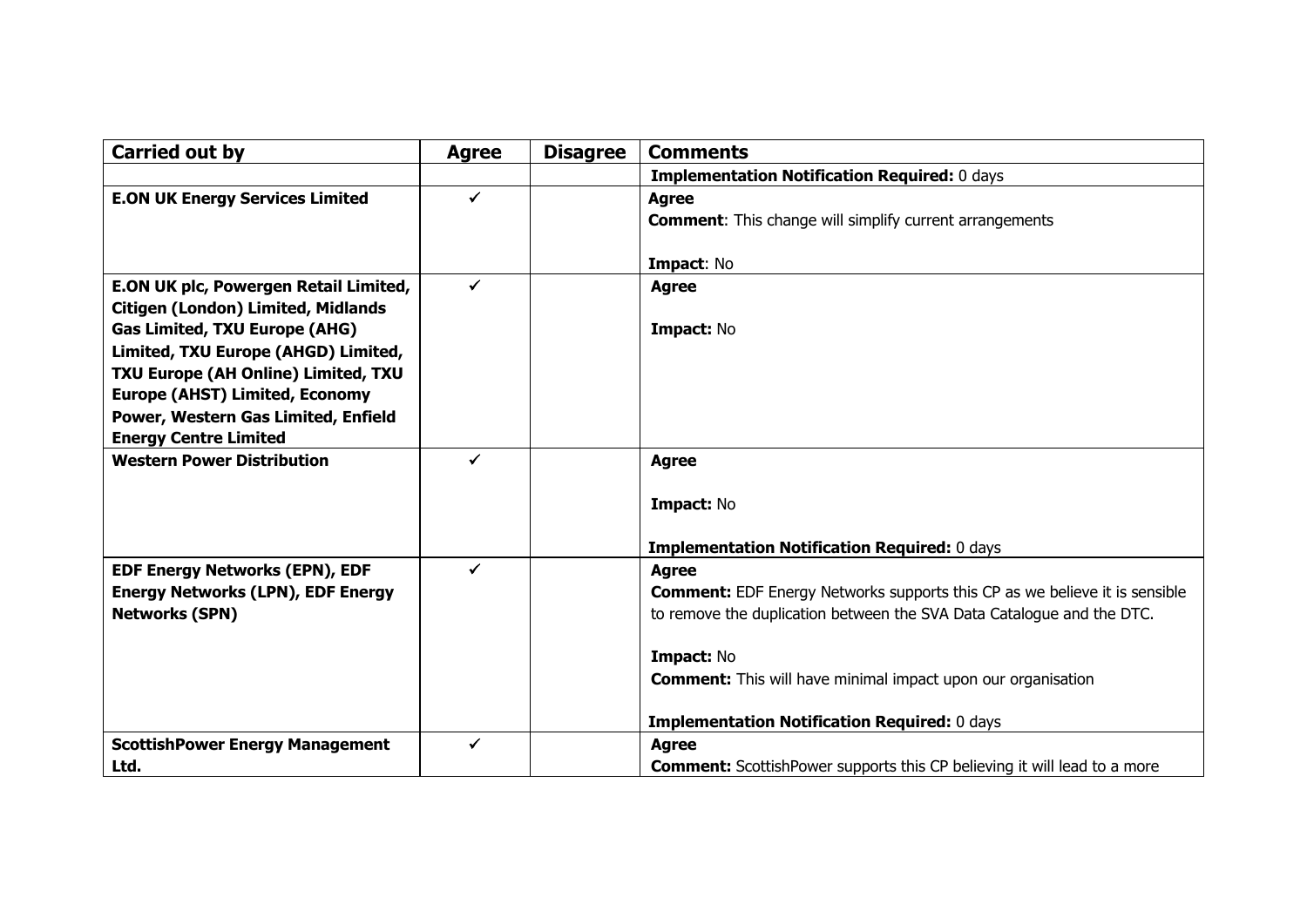| Carried out by                                                                                                          | <b>Agree</b> | <b>Disagree</b> | <b>Comments</b>                                                                                                                                                                                    |
|-------------------------------------------------------------------------------------------------------------------------|--------------|-----------------|----------------------------------------------------------------------------------------------------------------------------------------------------------------------------------------------------|
| <b>ScottishPower Generation Ltd.</b><br><b>ScottishPower Energy Retail Ltd.</b><br>SP Manweb plc.                       |              |                 | streamlined and efficient version of use governance documents in relation to<br>data items.                                                                                                        |
| <b>SP Transmission Ltd.</b><br><b>SP Distribution Ltd.</b>                                                              |              |                 | Impact: No                                                                                                                                                                                         |
|                                                                                                                         |              |                 | <b>Implementation Notification Required: 0 days</b>                                                                                                                                                |
| <b>Centrica</b>                                                                                                         | ✓            |                 | <b>Agree</b><br><b>Comment:</b> There is no impact at Centrica and should reduce the level of<br>change as changes to the DTC will not need to be reflected in the SVA<br>catalogue.<br>Impact: No |
|                                                                                                                         |              |                 | Implementation Notification Required: Standard release notification by<br>Elexon                                                                                                                   |
| <b>Siemens Energy Services</b>                                                                                          |              |                 | <b>Neutral</b><br>Impact: No                                                                                                                                                                       |
| <b>United Utilities</b>                                                                                                 | $\checkmark$ |                 | <b>Agree</b><br><b>Comment:</b> Slight impact, but I think most of us use DTC not SVA catalogue<br>anyway                                                                                          |
| <b>British Energy Power &amp; Energy</b><br><b>Trading Ltd, British Energy</b>                                          |              |                 | <b>Neutral</b>                                                                                                                                                                                     |
| <b>Generation Ltd, British Energy</b><br><b>Generation (UK) Ltd, British Energy</b><br>Direct Ltd, Eggborough Power Ltd |              |                 | <b>Impact: Yes</b><br><b>Comment:</b> Minor system and processes changes would need to be actioned.                                                                                                |
|                                                                                                                         |              |                 | <b>Implementation Notification Required: 90 days</b>                                                                                                                                               |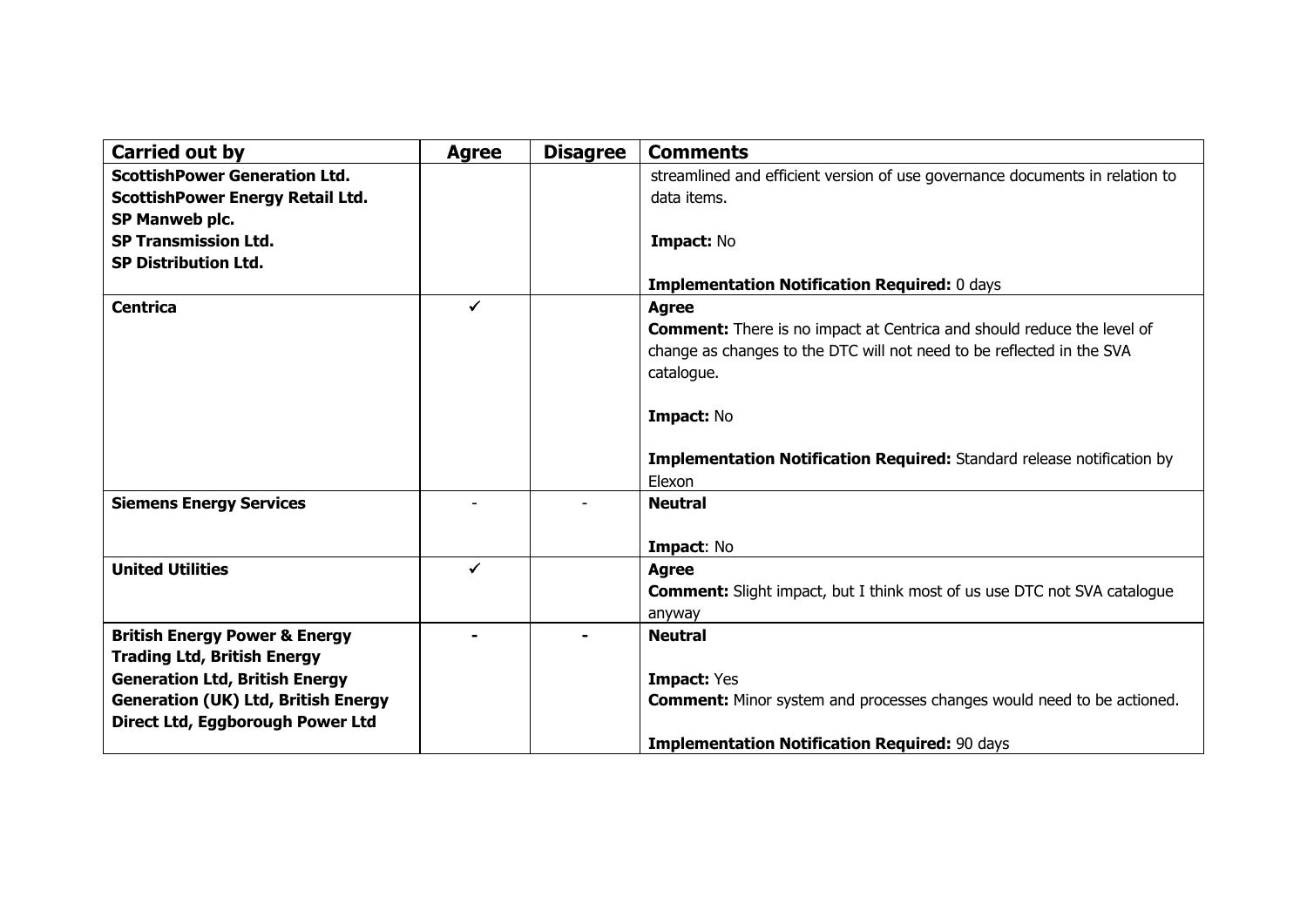| Carried out by                               | <b>Agree</b> | <b>Disagree</b> | <b>Comments</b>                                                                      |
|----------------------------------------------|--------------|-----------------|--------------------------------------------------------------------------------------|
| <b>Southern Electric Power Distribution;</b> |              |                 | <b>Disagree</b>                                                                      |
| <b>Keadby Generation Ltd; SSE Energy</b>     |              |                 | <b>Reason:</b> Why aren't generators included? If this Service Line is for all       |
| Supply Ltd; SSE Generation Ltd; and          |              |                 | Parties/Party Agents then it is logical for generators to be included.               |
| <b>Scottish Hydro-Electric Power</b>         |              |                 |                                                                                      |
| <b>Distribution Ltd; Medway Power Ltd;</b>   |              |                 | <b>Impact: Yes</b>                                                                   |
|                                              |              |                 | <b>Implementation Notification Required: 10 days</b>                                 |
| <b>UUNL &amp; NORW NHH MOA</b>               | ✔            |                 | <b>Agree</b>                                                                         |
|                                              |              |                 | Impact: No                                                                           |
| <b>United Utilities (NORW HH &amp; NHH</b>   | ✔            |                 | <b>Agree</b>                                                                         |
| MOA)                                         |              |                 | <b>Comment:</b> This will be beneficial as only one document will need to be         |
|                                              |              |                 | referred to which will make it easier to find information required.                  |
|                                              |              |                 | Impact: No                                                                           |
| <b>Npower Limited, Npower Northern</b>       |              |                 | <b>Agree</b>                                                                         |
| <b>Limited, Npower Northern Supply</b>       |              |                 | <b>Comment:</b> We are in support of this initiative but need to ensure that the new |
| Limited, Npower Yorkshire Limited,           |              |                 | PSL is not watered down in any way and that all obligations on Party Agents          |
| <b>Npower Yorkshire Supply Limited,</b>      |              |                 | are carried over correctly. We note there are some non-functional items not          |
| <b>Npower Direct Limited</b>                 |              |                 | being transferred to the new PSL and these need to be included in the relevant       |
|                                              |              |                 | BSCPs.                                                                               |
| <b>IMServ Europe Ltd</b>                     | ✓            |                 | <b>Agree</b>                                                                         |
|                                              |              |                 | <b>Impact: Yes</b>                                                                   |
|                                              |              |                 | <b>Comment:</b> Only in terms of a review of the amended documentation.              |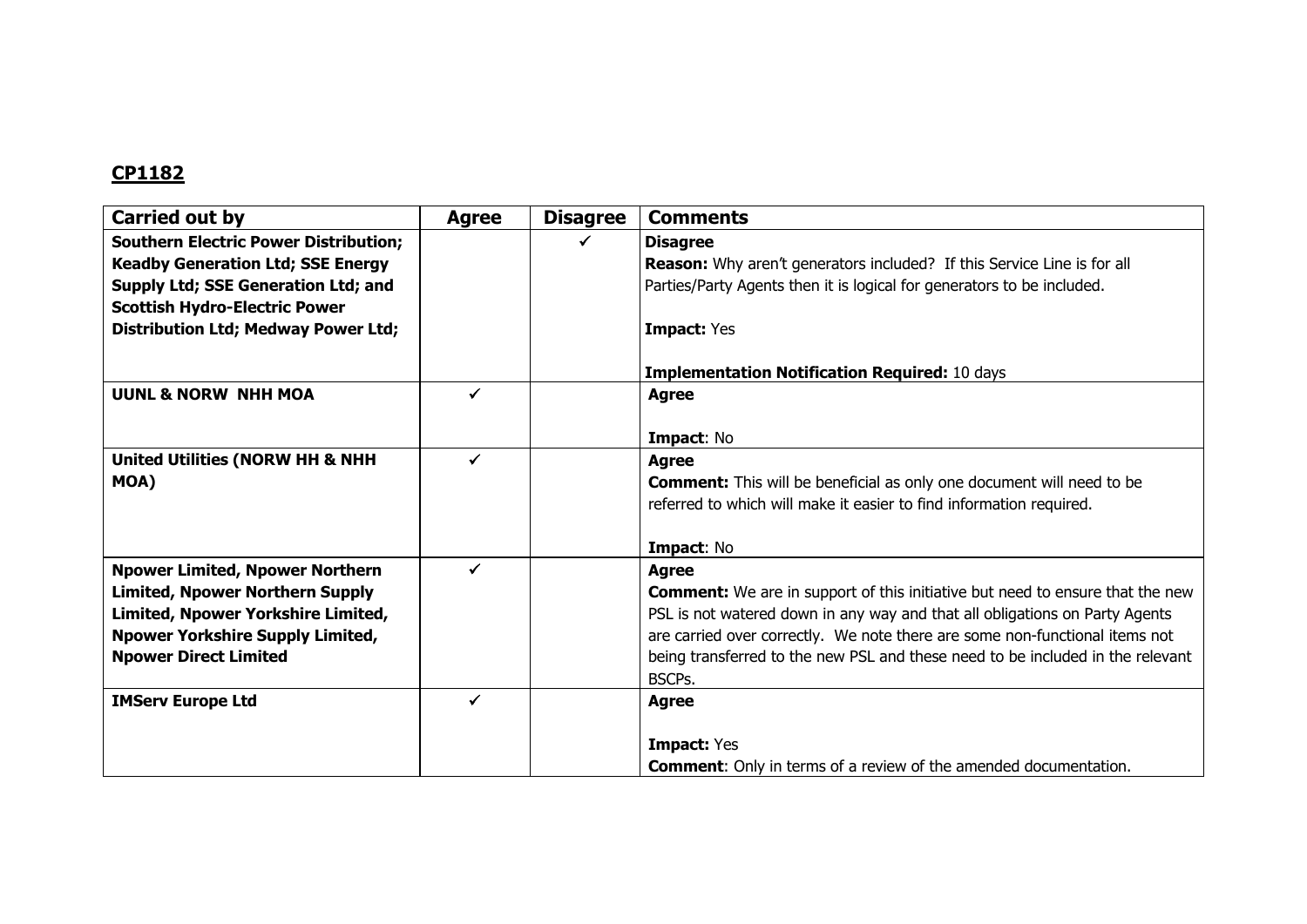| <b>Carried out by</b>                     | <b>Agree</b> | <b>Disagree</b> | <b>Comments</b>                                                                   |
|-------------------------------------------|--------------|-----------------|-----------------------------------------------------------------------------------|
|                                           |              |                 |                                                                                   |
|                                           |              |                 | <b>Implementation Notification Required: 0 days</b>                               |
| <b>E.ON UK Energy Services Limited</b>    | $\checkmark$ |                 | <b>Agree</b>                                                                      |
|                                           |              |                 | <b>Comments:</b> Service provision requirements as reflected in the PARMs serials |
|                                           |              |                 | should be defined and recorded in an appropriate location potentially as an       |
|                                           |              |                 | appendix to the generic PSL.                                                      |
|                                           |              |                 | Impact: No                                                                        |
|                                           |              |                 | <b>Implementation Notification Required Comment:</b> We would recommend           |
|                                           |              |                 | that the implementation should be "Big Bang" to remove the risks of operating     |
|                                           |              |                 | two parallel systems                                                              |
| E.ON UK plc, Powergen Retail Limited,     | ✓            |                 | <b>Agree</b>                                                                      |
| <b>Citigen (London) Limited, Midlands</b> |              |                 |                                                                                   |
| <b>Gas Limited, TXU Europe (AHG)</b>      |              |                 | Impact: No                                                                        |
| Limited, TXU Europe (AHGD) Limited,       |              |                 |                                                                                   |
| TXU Europe (AH Online) Limited, TXU       |              |                 |                                                                                   |
| <b>Europe (AHST) Limited, Economy</b>     |              |                 |                                                                                   |
| Power, Western Gas Limited, Enfield       |              |                 |                                                                                   |
| <b>Energy Centre Limited</b>              |              |                 |                                                                                   |
| <b>Western Power Distribution</b>         | ✔            |                 | <b>Agree</b>                                                                      |
|                                           |              |                 | <b>Comment:</b> Agree in principle but see some specific comments below           |
|                                           |              |                 | <b>Impact: Yes</b>                                                                |
|                                           |              |                 | <b>Comment:</b> Extension of obligations to LDSO and UMSO will require us to      |
|                                           |              |                 | review our processes in these areas and may have impacts.                         |
|                                           |              |                 | <b>Implementation Notification Required: 180days</b>                              |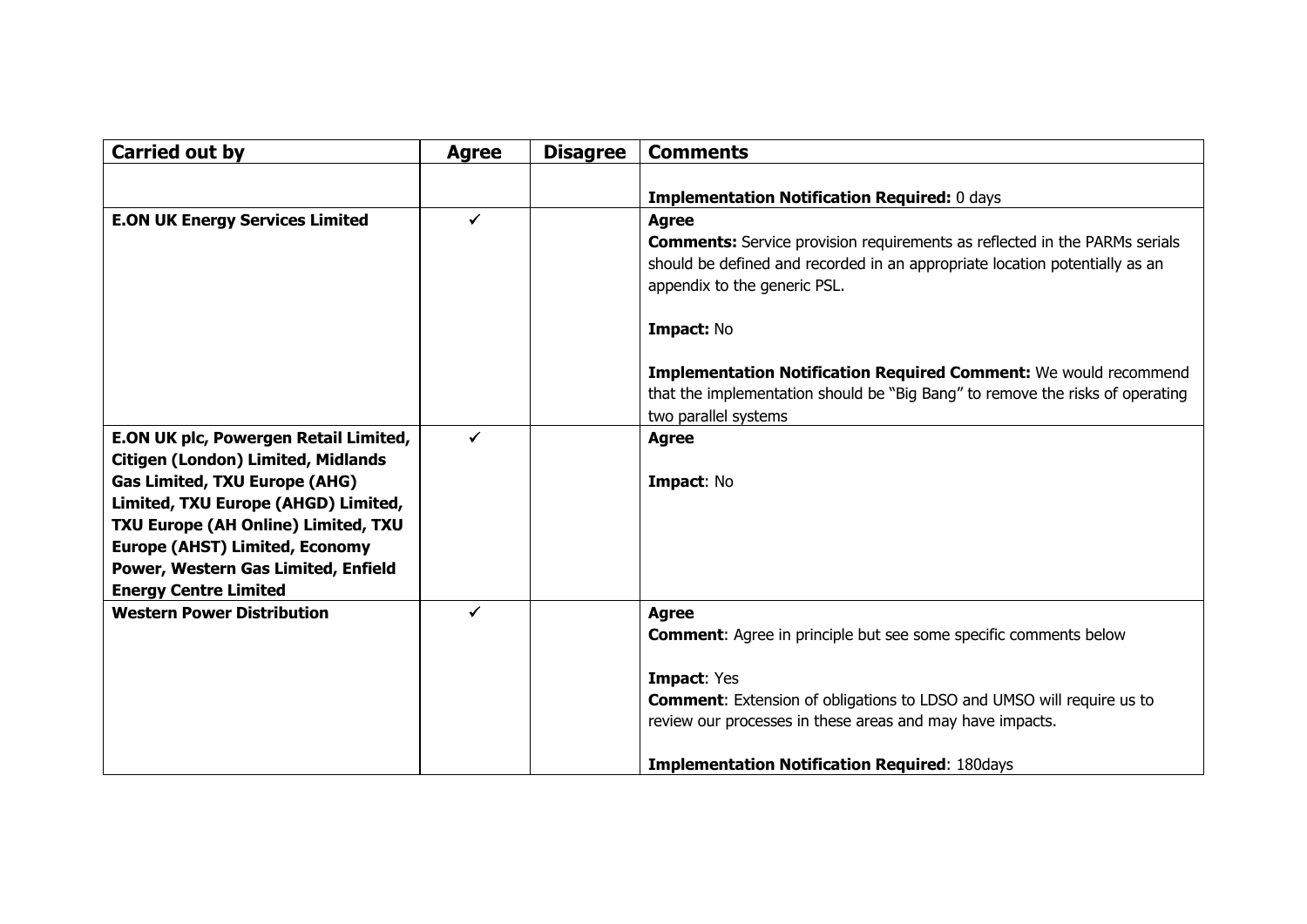| <b>Carried out by</b>                                                                                                             | <b>Agree</b> | <b>Disagree</b> | <b>Comments</b>                                                                                                                                                                                                                                                                                                                                                                                                                                                                                                                                                                                                                                                                                                                                                                                                     |
|-----------------------------------------------------------------------------------------------------------------------------------|--------------|-----------------|---------------------------------------------------------------------------------------------------------------------------------------------------------------------------------------------------------------------------------------------------------------------------------------------------------------------------------------------------------------------------------------------------------------------------------------------------------------------------------------------------------------------------------------------------------------------------------------------------------------------------------------------------------------------------------------------------------------------------------------------------------------------------------------------------------------------|
|                                                                                                                                   |              |                 | <b>Comment:</b> We would need at least 6 months notice to be able to implement.<br>Would suggest implementation of the new PSL in Nov '07 at the earliest.                                                                                                                                                                                                                                                                                                                                                                                                                                                                                                                                                                                                                                                          |
|                                                                                                                                   |              |                 | <b>Other Comments:</b><br>1.1.2 Small typo - add the word "by" after "to be undertaken"<br>5.3.2 First bullet point is a bit woolly. Suggest it should just say "A<br>documented security policy communicated throughout the market participant's<br>organisation to all employees.<br>5.4.4 Does the last bullet point mean we should have a DR backup contract in<br>place? Otherwise I am not sure what we are meant to be insuring against<br>here.<br>5.4.5 Our hardware is insured and our software is backed up for disaster<br>recovery purposes. It is not normal to insure data, systems software and<br>programs. Not sure what line development is.<br>10.1.1 The term "in sufficient time" is a bit vague. I would prefer it to say<br>"within the timescales defined in the BSC subsidiary documents" |
| <b>EDF Energy Networks (EPN), EDF</b><br><b>Energy Networks (LPN), EDF Energy</b><br><b>Networks (SPN)</b>                        | ✓            |                 | <b>Agree</b><br>Impact: No                                                                                                                                                                                                                                                                                                                                                                                                                                                                                                                                                                                                                                                                                                                                                                                          |
|                                                                                                                                   |              |                 | <b>Implementation Notification Required: 0 days</b>                                                                                                                                                                                                                                                                                                                                                                                                                                                                                                                                                                                                                                                                                                                                                                 |
| <b>ScottishPower Energy Management</b><br>Ltd.<br><b>ScottishPower Generation Ltd.</b><br><b>ScottishPower Energy Retail Ltd.</b> | $\checkmark$ |                 | <b>Agree</b><br><b>Comment:</b> ScottishPower supports this CP believing the creation of a generic<br>PSL will lead to a more efficient use of time as all relevant requirements will<br>reside in the one place as opposed to over a number of documents.                                                                                                                                                                                                                                                                                                                                                                                                                                                                                                                                                          |
| SP Manweb plc.<br><b>SP Transmission Ltd.</b>                                                                                     |              |                 | Impact: No                                                                                                                                                                                                                                                                                                                                                                                                                                                                                                                                                                                                                                                                                                                                                                                                          |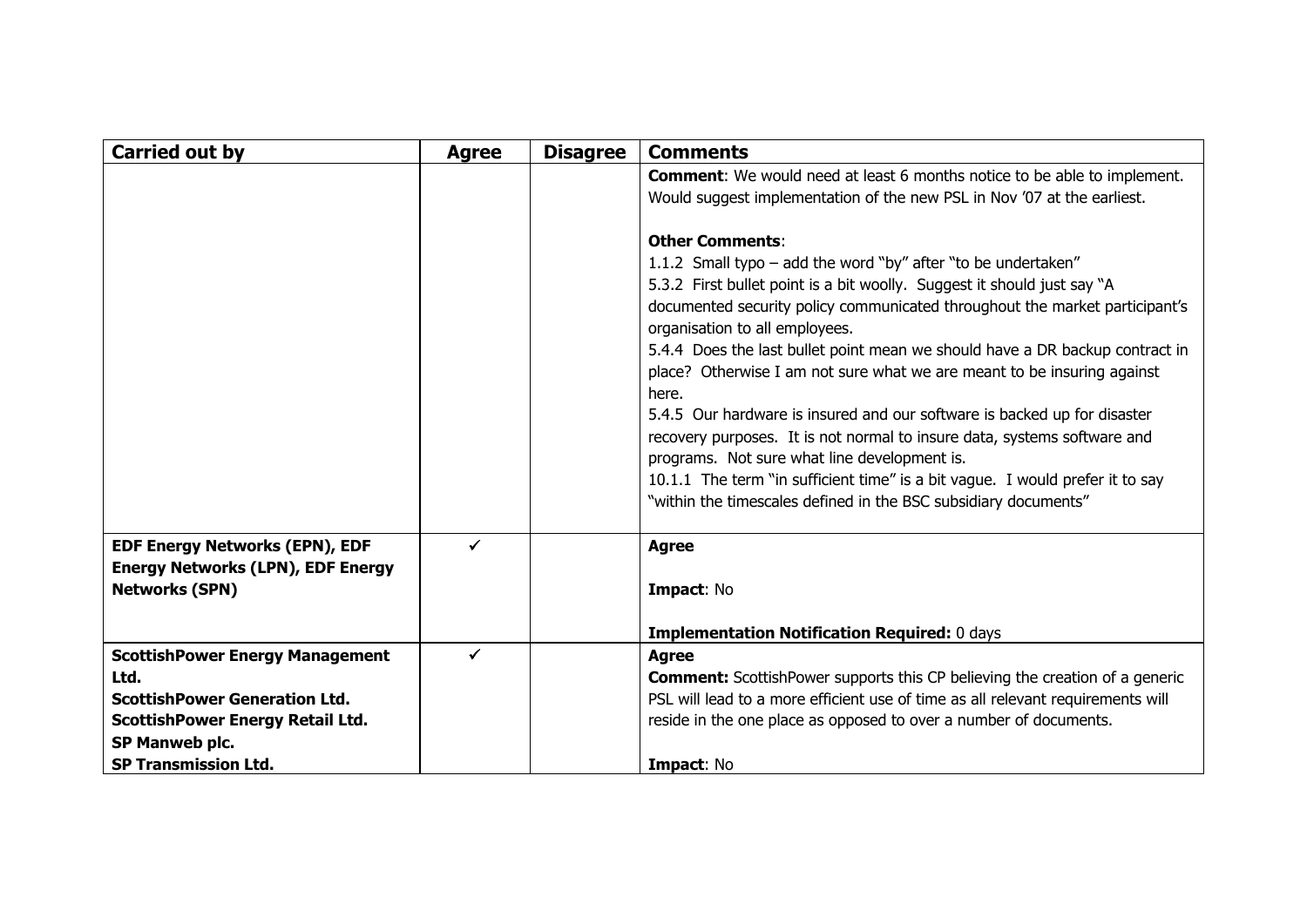| <b>Carried out by</b>                      | <b>Agree</b> | <b>Disagree</b> | <b>Comments</b>                                                                      |
|--------------------------------------------|--------------|-----------------|--------------------------------------------------------------------------------------|
| <b>SP Distribution Ltd.</b>                |              |                 |                                                                                      |
|                                            |              |                 | <b>Implementation Notification Required: 0 days</b>                                  |
| <b>Centrica</b>                            | $\checkmark$ |                 | <b>Agree</b>                                                                         |
|                                            |              |                 | <b>Comment:</b> Centrica has no issues as long as the functional elements of the     |
|                                            |              |                 | PSL's are added to the corresponding BSCP's as stated in CP1182                      |
|                                            |              |                 | <b>Impact: Yes</b>                                                                   |
|                                            |              |                 | <b>Comment:</b> Yes to Processes as we will need to fully review and ensure like for |
|                                            |              |                 | like processes are transferred.                                                      |
|                                            |              |                 | Implementation Notification Required: Suggest 6 months release to                    |
|                                            |              |                 | enable Elexon and Industry to walk through new document.                             |
|                                            |              |                 |                                                                                      |
|                                            |              |                 | <b>Other Comments:</b> 3.4.2 BP1 We assume the removal of Magnetic's o that it       |
|                                            |              |                 | includes such things as CDs and DVDs?                                                |
| <b>Siemens Energy Services</b>             | ✔            |                 | <b>Agree</b>                                                                         |
|                                            |              |                 |                                                                                      |
|                                            |              |                 | Impact: No                                                                           |
| <b>United Utilities</b>                    | ✓            |                 | <b>Agree</b>                                                                         |
|                                            |              |                 | <b>Comment:</b> A slight impact, but only in so far as we will all be looking at 1   |
|                                            |              |                 | document - should make it more streamlined and bring them all into line              |
| <b>British Energy Power &amp; Energy</b>   | ✓            |                 | <b>Agree</b>                                                                         |
| <b>Trading Ltd, British Energy</b>         |              |                 |                                                                                      |
| <b>Generation Ltd, British Energy</b>      |              |                 | <b>Impact: Yes</b>                                                                   |
| <b>Generation (UK) Ltd, British Energy</b> |              |                 | <b>Comment:</b> Minor changes to systems and work instructions would need to be      |
| Direct Ltd, Eggborough Power Ltd           |              |                 | actioned.                                                                            |
|                                            |              |                 |                                                                                      |
|                                            |              |                 | <b>Implementation Notification Required: 90 days</b>                                 |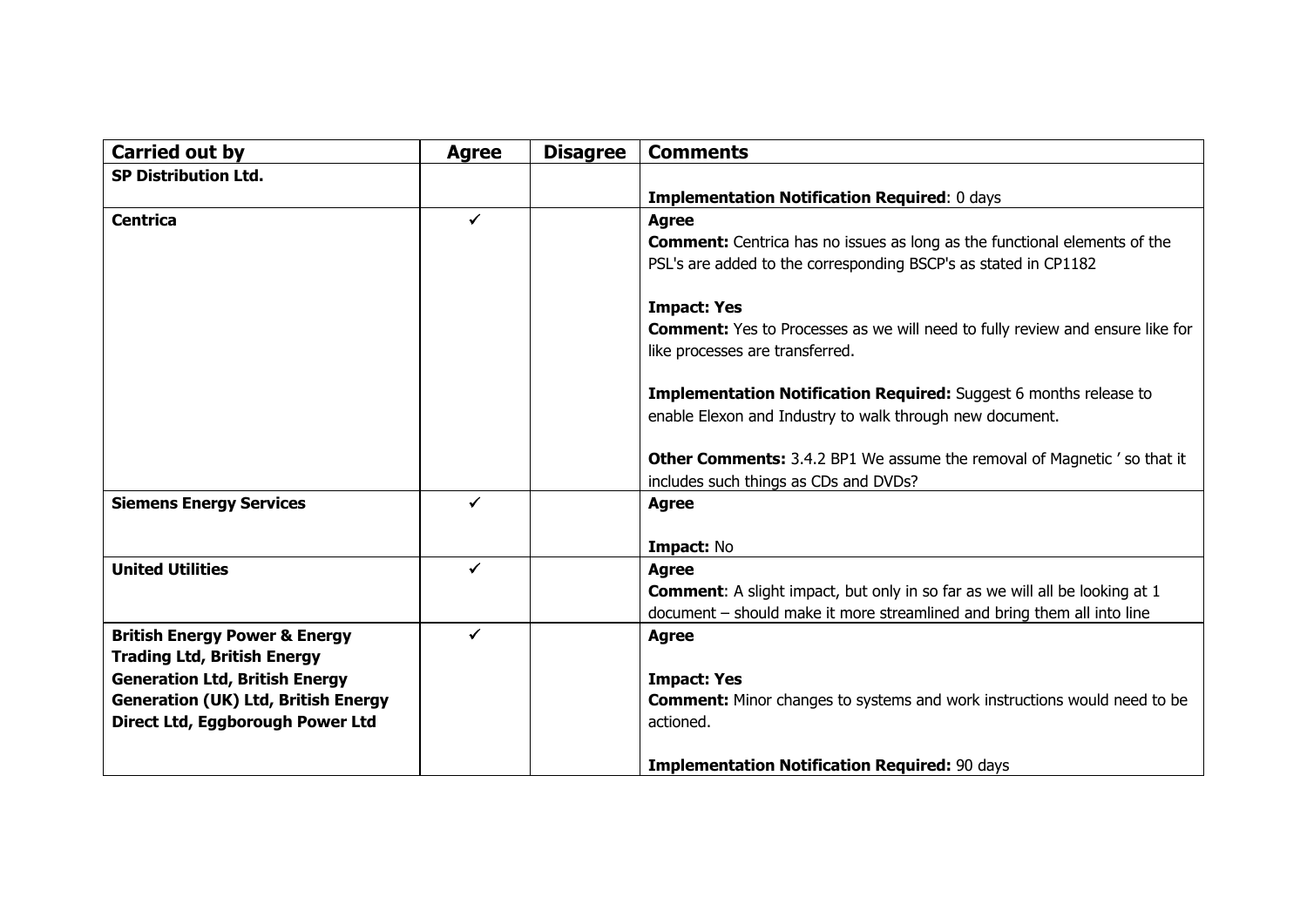| <b>Carried out by</b> | <b>Agree</b> | <b>Disagree</b> | <b>Comments</b>                                                                  |
|-----------------------|--------------|-----------------|----------------------------------------------------------------------------------|
|                       |              |                 |                                                                                  |
|                       |              |                 | <b>Other Comments:</b> Please note that due to shorter timescales for assessment |
|                       |              |                 | over the Christmas period, we are still reviewing this CP and may have           |
|                       |              |                 | additional comments.                                                             |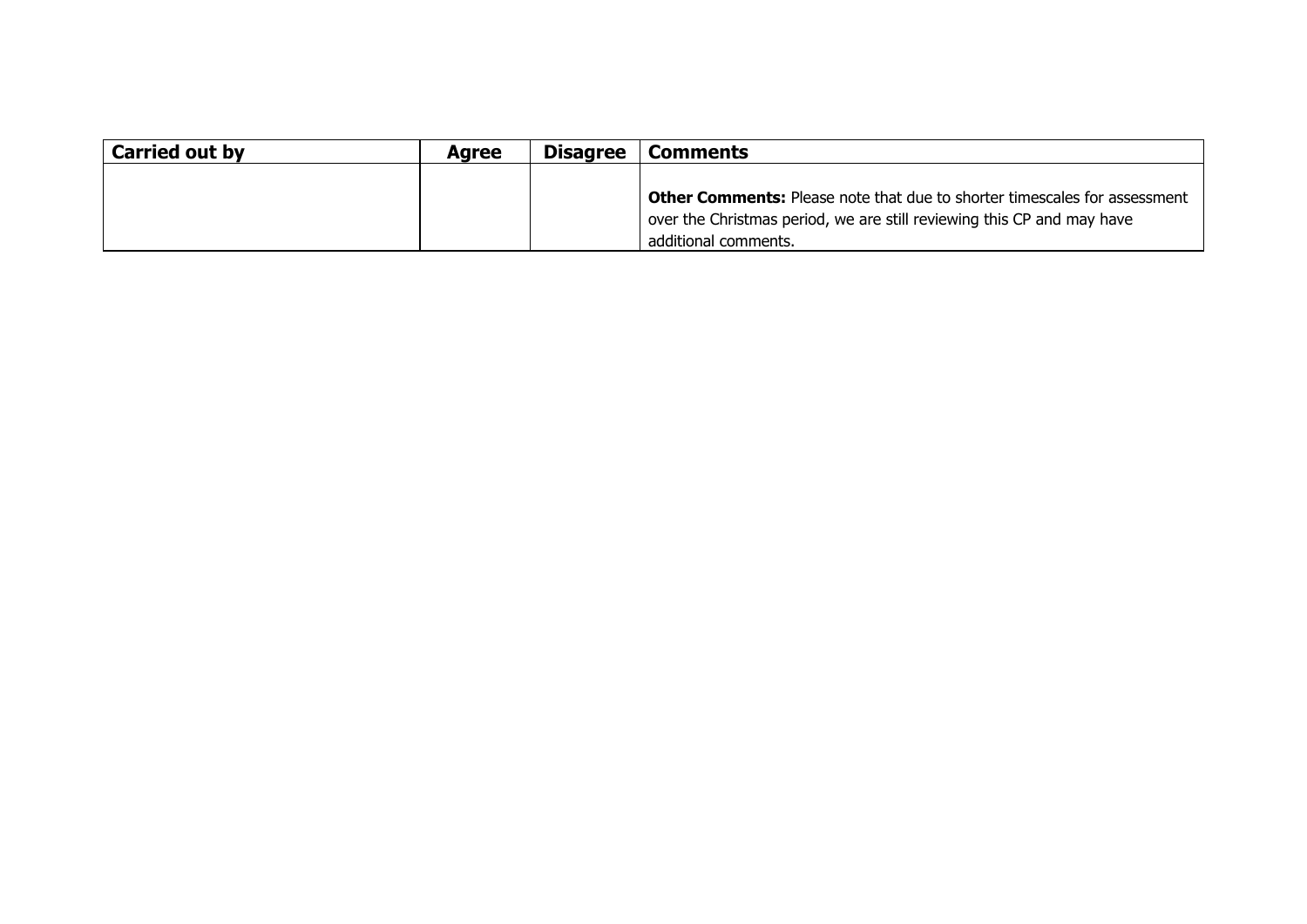| Carried out by                                                                           | <b>Agree</b> | <b>Disagree</b> | <b>Comments</b>                                                                 |
|------------------------------------------------------------------------------------------|--------------|-----------------|---------------------------------------------------------------------------------|
| <b>Southern Electric Power Distribution;</b><br><b>Keadby Generation Ltd; SSE Energy</b> |              |                 | <b>Agree</b>                                                                    |
| Supply Ltd; SSE Generation Ltd; and                                                      |              |                 | <b>Impact: Yes</b>                                                              |
| <b>Scottish Hydro-Electric Power</b>                                                     |              |                 | <b>Comment: Minor Impact</b>                                                    |
| <b>Distribution Ltd; Medway Power Ltd;</b>                                               |              |                 |                                                                                 |
|                                                                                          |              |                 | <b>Implementation Notification Required: 10 days</b>                            |
|                                                                                          |              |                 |                                                                                 |
| <b>UUNL &amp; NORW NHH MOA</b>                                                           |              |                 | <b>Not Applicable</b>                                                           |
|                                                                                          |              |                 | Impact: No                                                                      |
| <b>United Utilities (NORW HH &amp; NHH</b>                                               |              |                 | <b>Agree</b>                                                                    |
| MOA)                                                                                     |              |                 | <b>Comment:</b> I am concerned that this change does not solve the cause of the |
|                                                                                          |              |                 | problem ie LDSOs failing to send D0139s upon change of energisation. A          |
|                                                                                          |              |                 | further concern is that I am unsure as to how effective the communication will  |
|                                                                                          |              |                 | be between Suppliers and HHMOAs and HHDCs when the supplier needs to            |
|                                                                                          |              |                 | instruct the HHMOA of change of energisation status. I still consider it would  |
|                                                                                          |              |                 | be more effective for the HHDC to send a D0001 to the supplier when polling     |
|                                                                                          |              |                 | data and in turn the supplier should then send a D0001 to the HHMOA, which      |
|                                                                                          |              |                 | would be the instruction from the supplier to the HHMOA change the              |
|                                                                                          |              |                 | energisation status.                                                            |
|                                                                                          |              |                 | Impact: No                                                                      |
| <b>Npower Limited, Npower Northern</b>                                                   |              |                 | <b>Agree</b>                                                                    |
| <b>Limited, Npower Northern Supply</b>                                                   |              |                 | <b>Comment:</b> We support this change as it will have a positive impact on     |
| Limited, Npower Yorkshire Limited,                                                       |              |                 | HHMOAs and HHDCs as it makes sense to use an Energisation date based on         |
| <b>Npower Yorkshire Supply Limited,</b>                                                  |              |                 | HHDC data. One point we would like to see added to BSCP514 is what the          |
| <b>Npower Direct Limited</b>                                                             |              |                 | process is for Suppliers instructing this deemed date to Agents, to avoid       |
|                                                                                          |              |                 | confusion.                                                                      |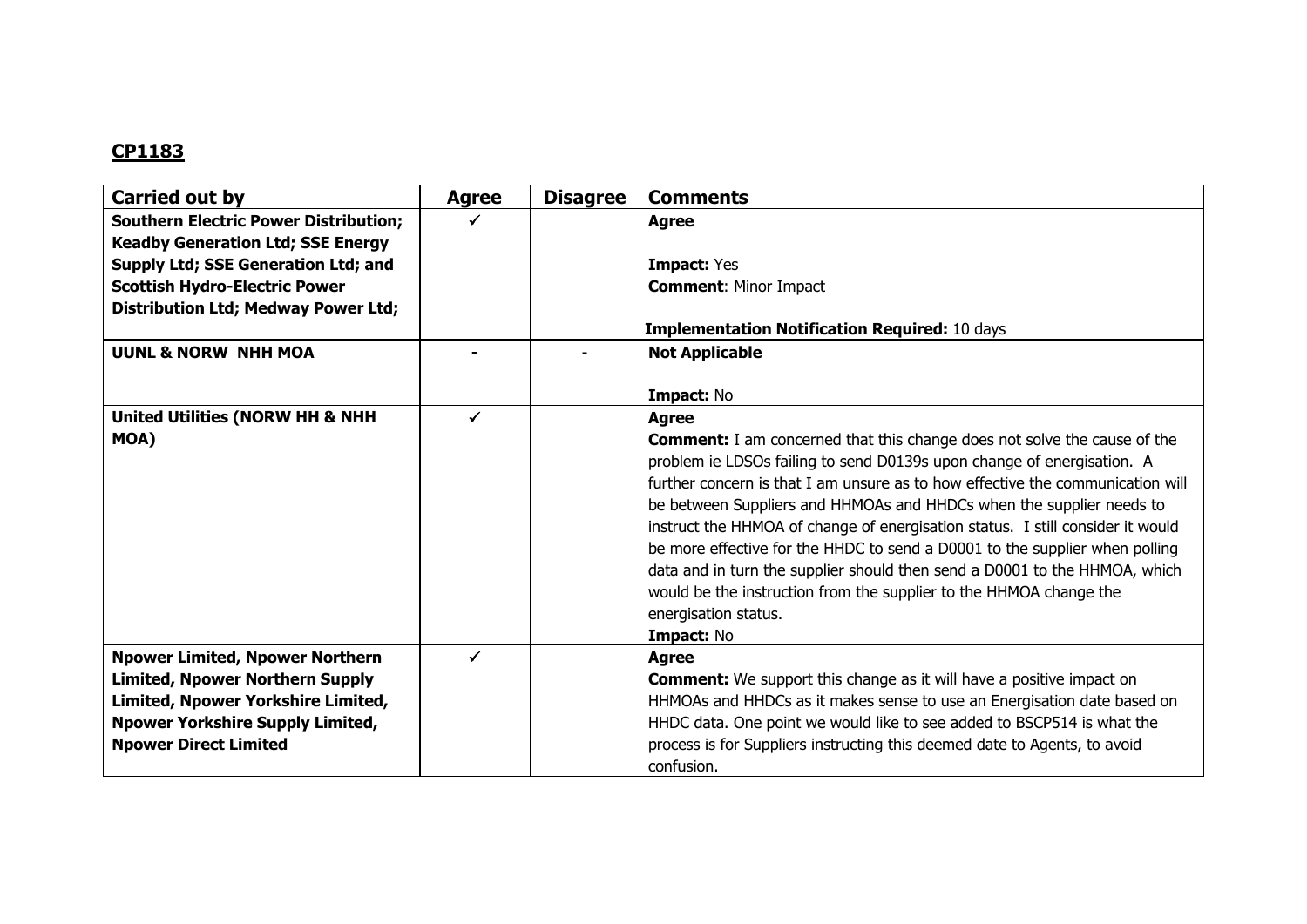| Carried out by                                                               | <b>Agree</b> | <b>Disagree</b> | <b>Comments</b>                                                                |
|------------------------------------------------------------------------------|--------------|-----------------|--------------------------------------------------------------------------------|
| <b>IMServ Europe Ltd</b>                                                     | ✓            |                 | <b>Agree</b>                                                                   |
|                                                                              |              |                 |                                                                                |
|                                                                              |              |                 | Impact: Yes                                                                    |
|                                                                              |              |                 | <b>Comment:</b> Impact on operational processes                                |
|                                                                              |              |                 | <b>Implementation Notification Required: 90 days</b>                           |
| <b>E.ON UK Energy Services Limited</b>                                       | $\checkmark$ |                 | <b>Agree</b>                                                                   |
|                                                                              |              |                 | <b>Comment:</b> This is a pragmatic solution to an established industry issue  |
|                                                                              |              |                 |                                                                                |
|                                                                              |              |                 | <b>Impact: Yes</b>                                                             |
|                                                                              |              |                 | <b>Comment:</b> Changes to LWPs                                                |
|                                                                              |              |                 |                                                                                |
| E.ON UK plc, Powergen Retail Limited,                                        | $\checkmark$ |                 | <b>Agree</b>                                                                   |
| <b>Citigen (London) Limited, Midlands</b>                                    |              |                 |                                                                                |
| <b>Gas Limited, TXU Europe (AHG)</b>                                         |              |                 | <b>Impact: Yes</b>                                                             |
| Limited, TXU Europe (AHGD) Limited,                                          |              |                 |                                                                                |
| TXU Europe (AH Online) Limited, TXU                                          |              |                 |                                                                                |
| <b>Europe (AHST) Limited, Economy</b><br>Power, Western Gas Limited, Enfield |              |                 |                                                                                |
| <b>Energy Centre Limited</b>                                                 |              |                 |                                                                                |
| <b>Western Power Distribution</b>                                            | $\checkmark$ |                 | <b>Agree</b>                                                                   |
|                                                                              |              |                 |                                                                                |
|                                                                              |              |                 | <b>Impact: Yes</b>                                                             |
|                                                                              |              |                 | <b>Comment:</b> Small process change                                           |
|                                                                              |              |                 | <b>Implementation Notification Required: 90 days</b>                           |
| <b>EDF Energy Networks (EPN), EDF</b>                                        |              |                 | <b>Neutral</b>                                                                 |
| <b>Energy Networks (LPN), EDF Energy</b>                                     |              |                 | <b>Comment:</b> This change will have no impact on EDF Energy Networks systems |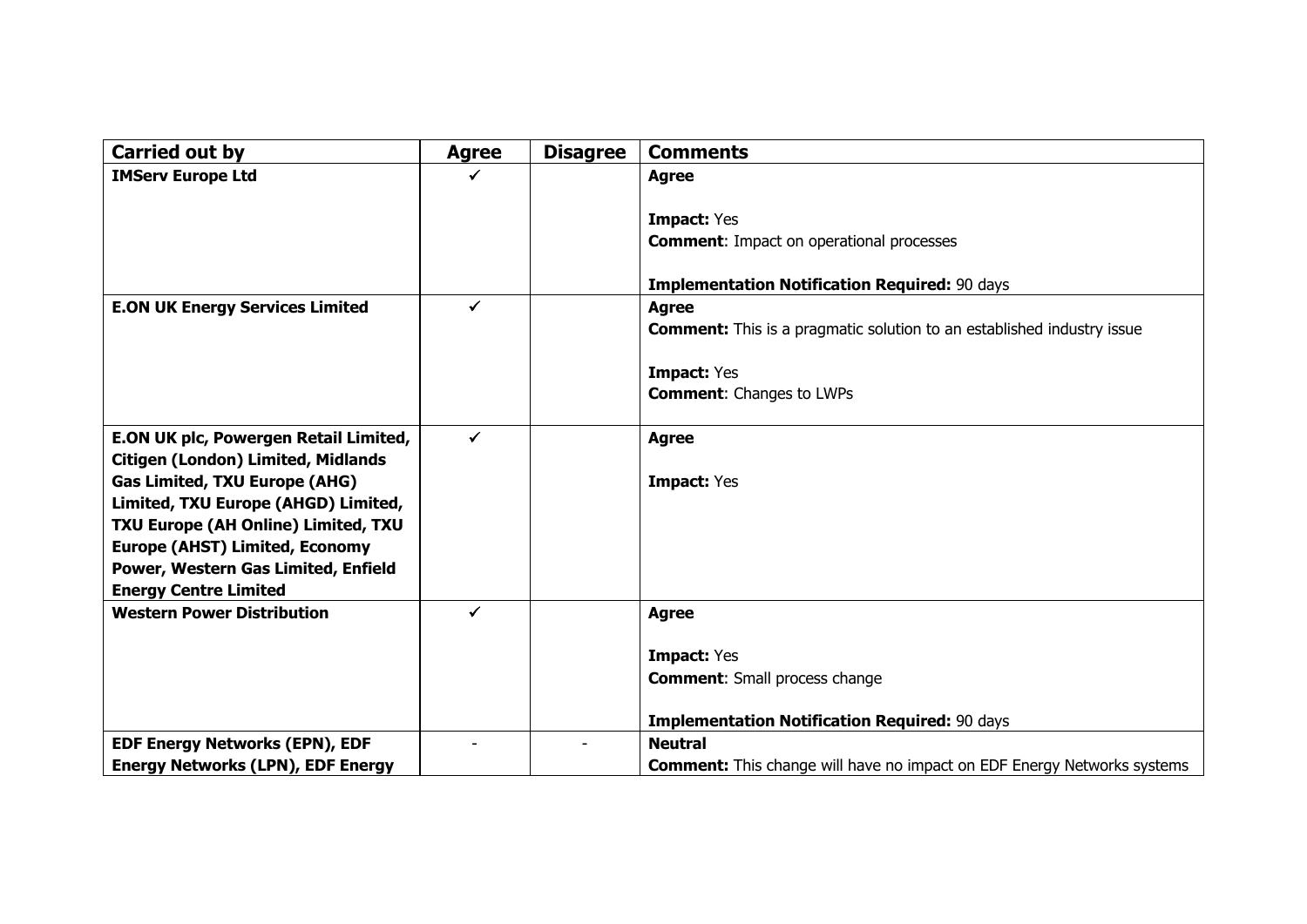| <b>Carried out by</b>                                                                                                                                                                                             | <b>Agree</b> | <b>Disagree</b> | <b>Comments</b>                                                                                                                                                                                                                                                                                                                                                                                                                                                                                                                                                                                                                                                                                                                                                                                                                                                                                                                                                                                                                                                                                                                              |
|-------------------------------------------------------------------------------------------------------------------------------------------------------------------------------------------------------------------|--------------|-----------------|----------------------------------------------------------------------------------------------------------------------------------------------------------------------------------------------------------------------------------------------------------------------------------------------------------------------------------------------------------------------------------------------------------------------------------------------------------------------------------------------------------------------------------------------------------------------------------------------------------------------------------------------------------------------------------------------------------------------------------------------------------------------------------------------------------------------------------------------------------------------------------------------------------------------------------------------------------------------------------------------------------------------------------------------------------------------------------------------------------------------------------------------|
| <b>Networks (SPN)</b>                                                                                                                                                                                             |              |                 | or processes                                                                                                                                                                                                                                                                                                                                                                                                                                                                                                                                                                                                                                                                                                                                                                                                                                                                                                                                                                                                                                                                                                                                 |
|                                                                                                                                                                                                                   |              |                 | Impact: No<br><b>Implementation Notification Required: 0 days</b>                                                                                                                                                                                                                                                                                                                                                                                                                                                                                                                                                                                                                                                                                                                                                                                                                                                                                                                                                                                                                                                                            |
| <b>ScottishPower Energy Management</b><br>Ltd.<br><b>ScottishPower Generation Ltd.</b><br><b>ScottishPower Energy Retail Ltd.</b><br>SP Manweb plc.<br><b>SP Transmission Ltd.</b><br><b>SP Distribution Ltd.</b> | ✓            |                 | <b>Agree</b><br><b>Comment:</b> SP support this change and are in agreement with allowing a date<br>to be deemed for a change in Energisation Status of a Half Hourly Meter.<br>However, the process should only be invoked as a last resort and not as matter<br>of course.<br><b>Impact: Yes</b><br><b>Comment:</b> This change will impact SP processes and a system change will be<br>required for HHMOA.<br><b>Implementation Notification required: 270 days</b><br>Other Comments: We believe that a robust and auditable industry procedure<br>is required. When a deemed or last dialled read is used guidelines must be<br>established and made available re the process for passing these reads to the<br>MO. Would the information be passed on via email, telephone calls or a flow?<br>There is a possibility this process may cause problems for settlements for<br>example when a deemed final read is provided prior to the disconnection<br>taking place.<br>Although we are supporting the change it is our belief that a more detailed<br>solution is required to take into account the potential impact on settlements. |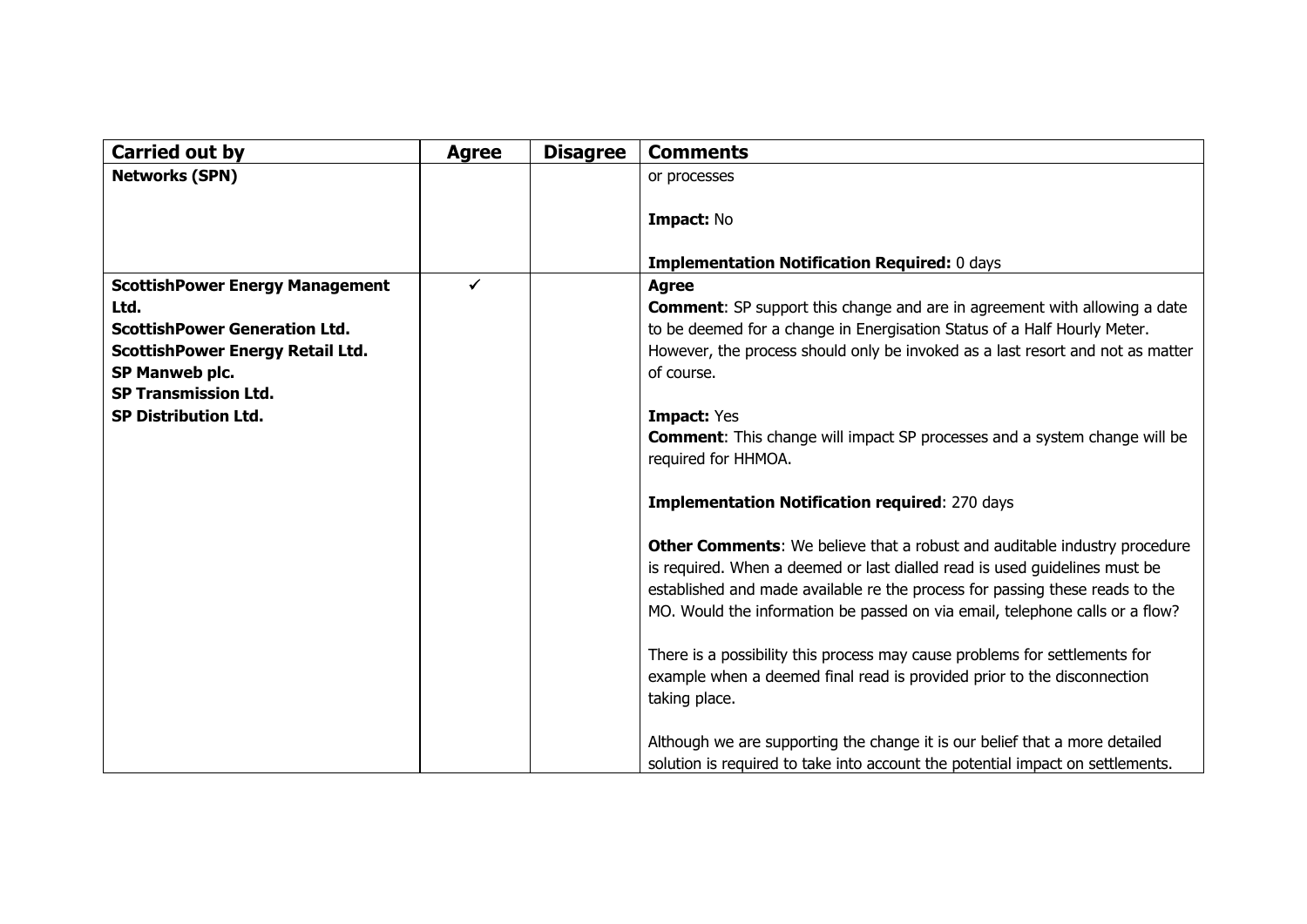| Carried out by                                                                                                                                                                                            | <b>Agree</b> | <b>Disagree</b> | <b>Comments</b>                                                                                                                                                                                                                                                                                                                                                                           |
|-----------------------------------------------------------------------------------------------------------------------------------------------------------------------------------------------------------|--------------|-----------------|-------------------------------------------------------------------------------------------------------------------------------------------------------------------------------------------------------------------------------------------------------------------------------------------------------------------------------------------------------------------------------------------|
| <b>Centrica</b>                                                                                                                                                                                           |              |                 | <b>Agree</b><br><b>Comment:</b> Centrica agree with the changes and will help resolve some<br>difficult queries<br><b>Impact: Yes</b>                                                                                                                                                                                                                                                     |
|                                                                                                                                                                                                           |              |                 | <b>Comment:</b> There would be some impacts on the Processes<br>Implementation Notification required: We suggest that the normal 6<br>month release time frame is used                                                                                                                                                                                                                    |
| <b>Siemens Energy Services</b>                                                                                                                                                                            | ✓            |                 | <b>Agree</b><br><b>Impact: Yes</b><br><b>Comment:</b> This CP would require process changes for our organisation.<br><b>Implementation Notification Required: 90 days</b>                                                                                                                                                                                                                 |
| <b>United Utilities</b>                                                                                                                                                                                   |              |                 | <b>Not Applicable</b>                                                                                                                                                                                                                                                                                                                                                                     |
| <b>British Energy Power &amp; Energy</b><br><b>Trading Ltd, British Energy</b><br><b>Generation Ltd, British Energy</b><br><b>Generation (UK) Ltd, British Energy</b><br>Direct Ltd, Eggborough Power Ltd | ✔            |                 | <b>Agree</b><br><b>Impact: Yes</b><br><b>Comment:</b> Minor systems and processes changes would need to be actioned.<br><b>Implementation Notification Required: 90 days</b><br><b>Other Comments:</b> We request that allowing a date to be deemed for a<br>change in energisation status should also be considered for Non Half Hourly as<br>it would help to resolve D0095 exceptions. |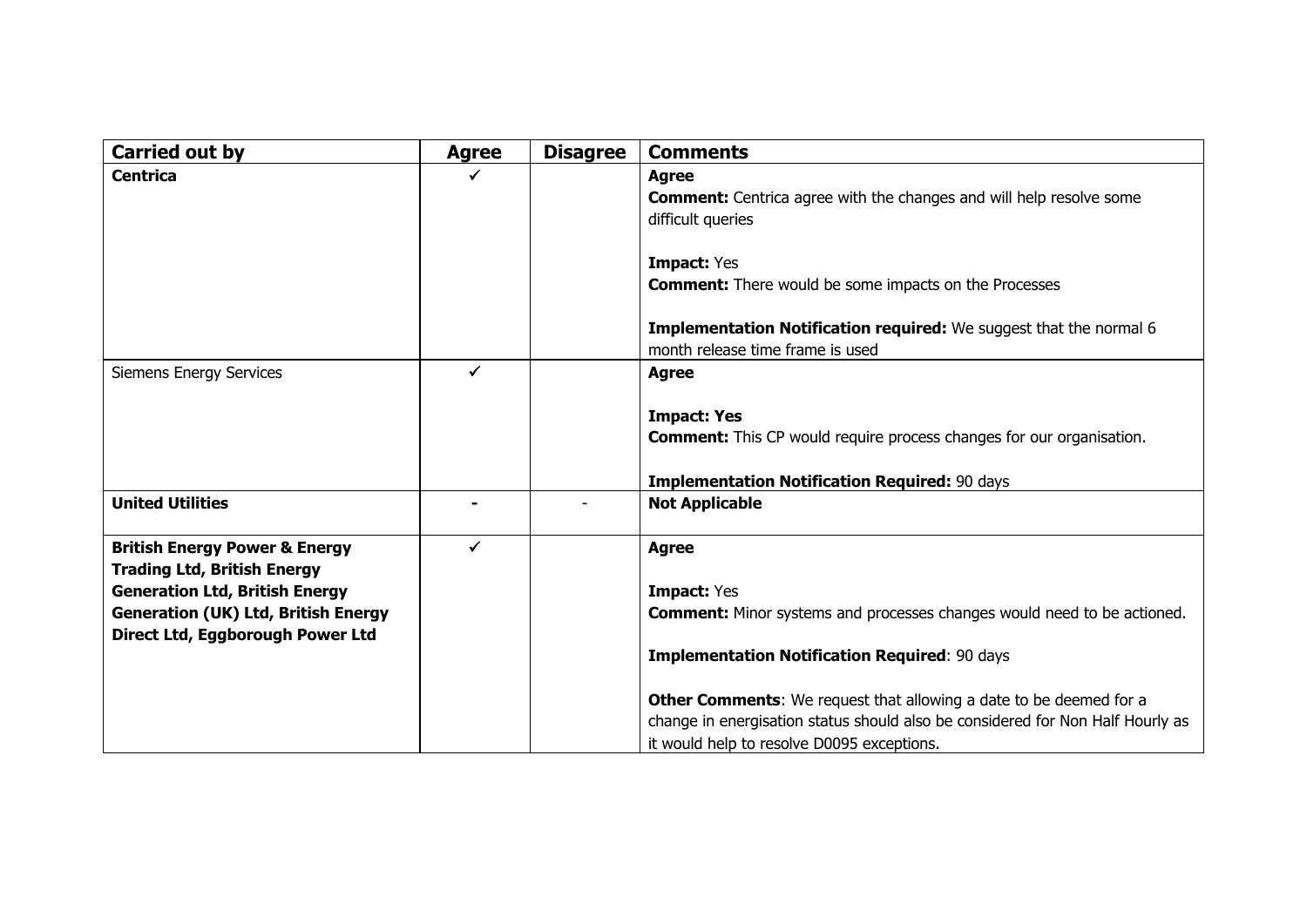| <b>Carried out by</b>                                                                    | <b>Agree</b> | <b>Disagree</b> | <b>Comments</b>                                                                    |
|------------------------------------------------------------------------------------------|--------------|-----------------|------------------------------------------------------------------------------------|
| <b>Southern Electric Power Distribution;</b><br><b>Keadby Generation Ltd; SSE Energy</b> |              |                 | <b>Agree</b>                                                                       |
| Supply Ltd; SSE Generation Ltd; and                                                      |              |                 | Impact: No                                                                         |
| <b>Scottish Hydro-Electric Power</b>                                                     |              |                 |                                                                                    |
| <b>Distribution Ltd; Medway Power Ltd;</b>                                               |              |                 | <b>Implementation Notification Required: 0 days</b>                                |
| <b>UUNL &amp; NORW NHH MOA</b>                                                           | $\checkmark$ |                 | <b>Agree</b>                                                                       |
|                                                                                          |              |                 | <b>Comment:</b> In practice this is the process by the LDSO and the procedure      |
|                                                                                          |              |                 | should reflect what is common practice                                             |
|                                                                                          |              |                 | Impact: No                                                                         |
| <b>United Utilities (NORW HH &amp; NHH</b>                                               | ✓            |                 | <b>Agree</b>                                                                       |
| MOA)                                                                                     |              |                 | <b>Comment:</b> This change will actually reflect current practice. However, LDSOs |
|                                                                                          |              |                 | frequently disconnect, de-energise and remove meters at the time of                |
|                                                                                          |              |                 | disconnection and final meter readings are not provided if and when a D0139 is     |
|                                                                                          |              |                 | sent.                                                                              |
|                                                                                          |              |                 | Impact: No                                                                         |
| <b>Npower Limited, Npower Northern</b>                                                   |              |                 | <b>Agree</b>                                                                       |
| <b>Limited, Npower Northern Supply</b>                                                   |              |                 | <b>Comments:</b> We support the proposal on the basis that this formalises an      |
| Limited, Npower Yorkshire Limited,                                                       |              |                 | activity that for pragmatic reasons is undertaken already as indicated. It         |
| <b>Npower Yorkshire Supply Limited,</b>                                                  |              |                 | should be stated for the avoidance of doubt, that where the LDSO removes the       |
| <b>Npower Direct Limited</b>                                                             |              |                 | meter (and hence de-energises the MPAN), it must endeavour to send                 |
|                                                                                          |              |                 | Technical Details via D0150 to the MOA or by other means as agreed between         |
|                                                                                          |              |                 | the parties. Where the LDSO is unable to recover the meter but still               |
|                                                                                          |              |                 | disconnects (e.g. removing cable from a bricked up or boarded up property          |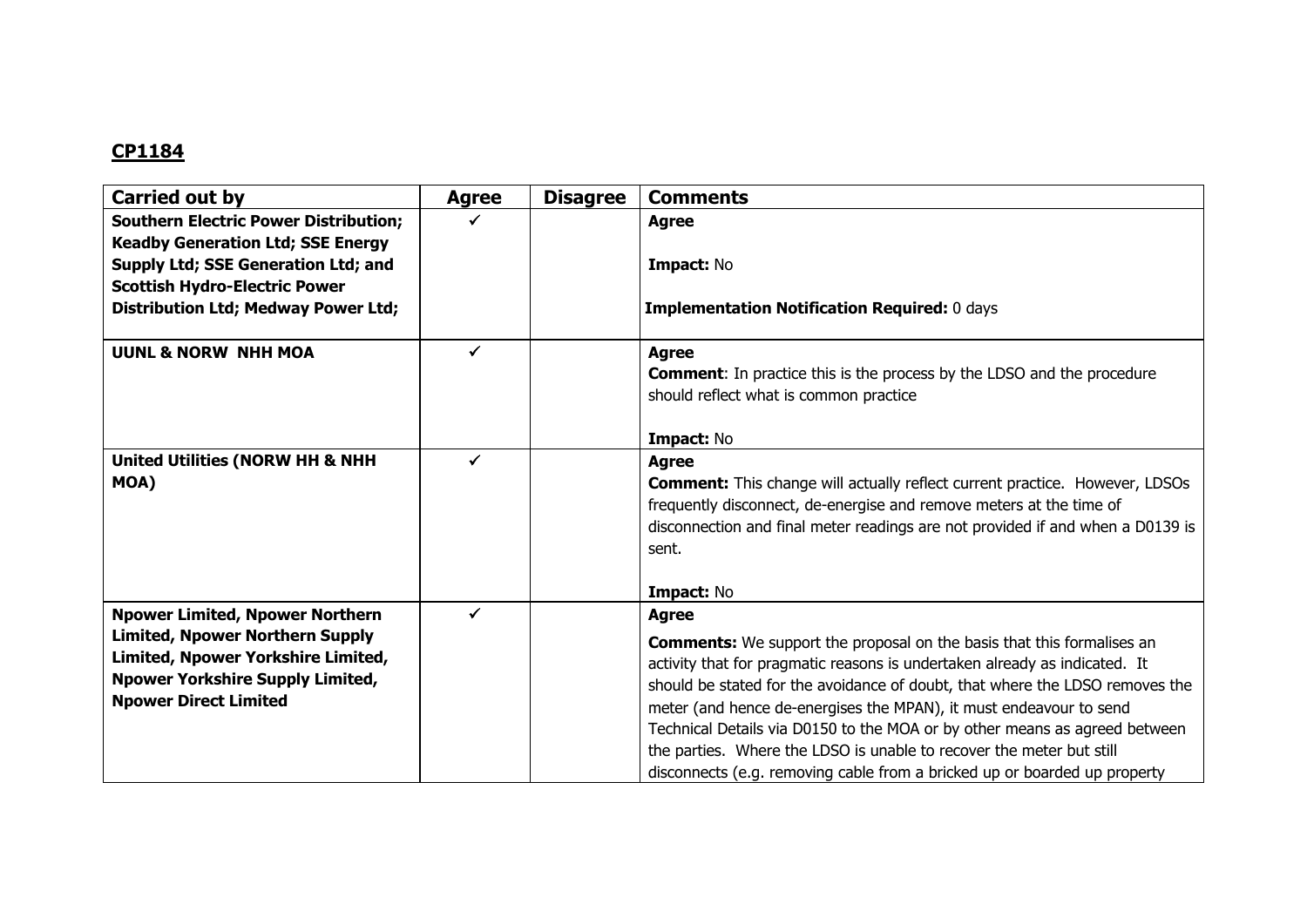| <b>Carried out by</b>                  | <b>Agree</b> | <b>Disagree</b> | <b>Comments</b>                                                                                                                                                                                                                                                                                                                                                                                                                                                                         |
|----------------------------------------|--------------|-----------------|-----------------------------------------------------------------------------------------------------------------------------------------------------------------------------------------------------------------------------------------------------------------------------------------------------------------------------------------------------------------------------------------------------------------------------------------------------------------------------------------|
|                                        |              |                 | with meter still inside with little chance of recovery); this information should be<br>conveyed to the MOA.                                                                                                                                                                                                                                                                                                                                                                             |
|                                        |              |                 | The action referenced under 3.7.4 "Liaise with Meter Operator to agree<br>arrangements for removal and recovery of meter" is rather vague. Tight time<br>constraints, i.e. within 5 days of disconnection, must be placed on taking<br>actions to ensure the MOA is aware of the meter removal to allow issue of the<br>relevant D0150, D0010 in a timely manner.                                                                                                                       |
|                                        |              |                 | We also feel that the proposed solution should be extended to include in step<br>3.7.4 that the LDSO must provide the De-energisation information to the MOA<br>as part of the process using a D0139. In the event of a short notice<br>disconnection it is probably unlikely that the Supplier will have been involved<br>and that in fact the demolition company will have liased directly with the LDSO.<br>This step would ensure transmission of Final Reads for metering systems. |
|                                        |              |                 | There needs to be additional information for Half Hourly Meters that obligate<br>the LDSO to contact the HHDC to arrange a final download of the metered data<br>prior to disconnection.                                                                                                                                                                                                                                                                                                |
| <b>IMServ Europe Ltd</b>               | ✔            |                 | <b>Agree</b>                                                                                                                                                                                                                                                                                                                                                                                                                                                                            |
|                                        |              |                 | Impact: No                                                                                                                                                                                                                                                                                                                                                                                                                                                                              |
|                                        |              |                 | <b>Implementation Notification Required: 0 days</b>                                                                                                                                                                                                                                                                                                                                                                                                                                     |
| <b>E.ON UK Energy Services Limited</b> | ✓            |                 | <b>Agree</b><br><b>Comment:</b> Whilst we would agree with this change a robust system will be<br>required to ensure the communication of the final reads and facilitate the<br>return of the removed assets in line with the MOCOPA requirements in this<br>scenario.                                                                                                                                                                                                                  |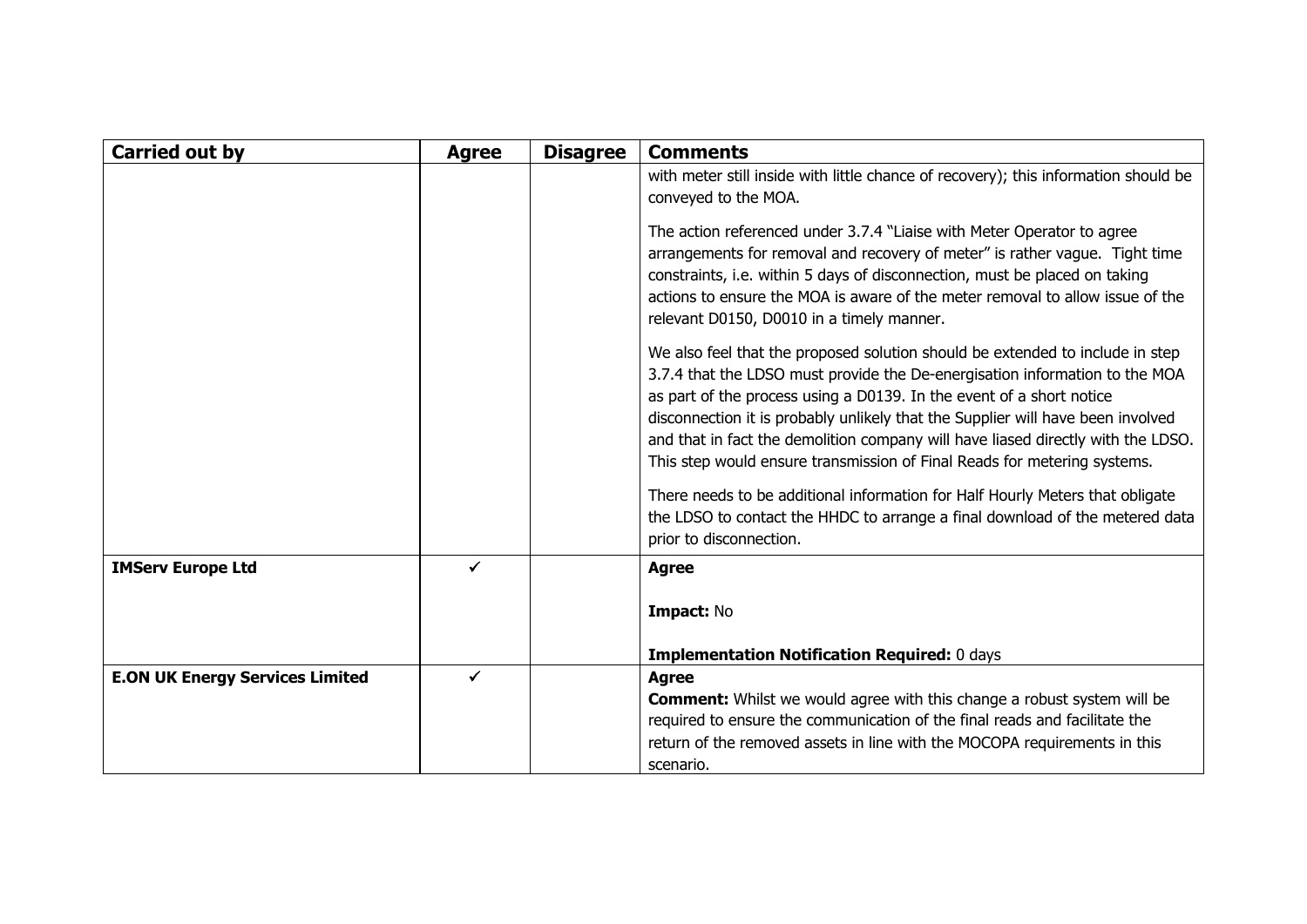| <b>Carried out by</b>                     | <b>Agree</b> | <b>Disagree</b> | <b>Comments</b>                                                                     |
|-------------------------------------------|--------------|-----------------|-------------------------------------------------------------------------------------|
|                                           |              |                 |                                                                                     |
|                                           |              |                 | Impact: No                                                                          |
| E.ON UK plc, Powergen Retail Limited,     | ✓            |                 | <b>Agree</b>                                                                        |
| <b>Citigen (London) Limited, Midlands</b> |              |                 |                                                                                     |
| <b>Gas Limited, TXU Europe (AHG)</b>      |              |                 | Impact: Yes                                                                         |
| Limited, TXU Europe (AHGD) Limited,       |              |                 |                                                                                     |
| TXU Europe (AH Online) Limited, TXU       |              |                 |                                                                                     |
| <b>Europe (AHST) Limited, Economy</b>     |              |                 |                                                                                     |
| Power, Western Gas Limited, Enfield       |              |                 |                                                                                     |
| <b>Energy Centre Limited</b>              |              |                 |                                                                                     |
| <b>Western Power Distribution</b>         | ✓            |                 | <b>Agree</b>                                                                        |
|                                           |              |                 | <b>Comment:</b> Typo in the Information Required section for 3.7.3 of the cp        |
|                                           |              |                 | attachment. It should refer to BSCP501 not BSCP601                                  |
|                                           |              |                 |                                                                                     |
|                                           |              |                 | Impact: No                                                                          |
|                                           |              |                 | <b>Comment:</b> This would amend the BSCP in line with our actual current           |
|                                           |              |                 | practice.                                                                           |
|                                           |              |                 | <b>Implementation Notification Required:</b>                                        |
|                                           |              |                 | <b>Comment:</b> The sooner this is implemented the better as it will remove a       |
|                                           |              |                 | current audit issue.                                                                |
| <b>EDF Energy Networks (EPN), EDF</b>     | ✔            |                 | <b>Agree</b>                                                                        |
| <b>Energy Networks (LPN), EDF Energy</b>  |              |                 | <b>Comment:</b> We agree with the spirit and intent proposed in this CP. As on rare |
| <b>Networks (SPN)</b>                     |              |                 | occasions the LDSO is requested to disconnect a Metering System at very short       |
|                                           |              |                 | notice and there can be insufficient time for the de-energisation process to be     |
|                                           |              |                 | followed before the supply is disconnected.                                         |
|                                           |              |                 |                                                                                     |
|                                           |              |                 | <b>Impact: Yes</b>                                                                  |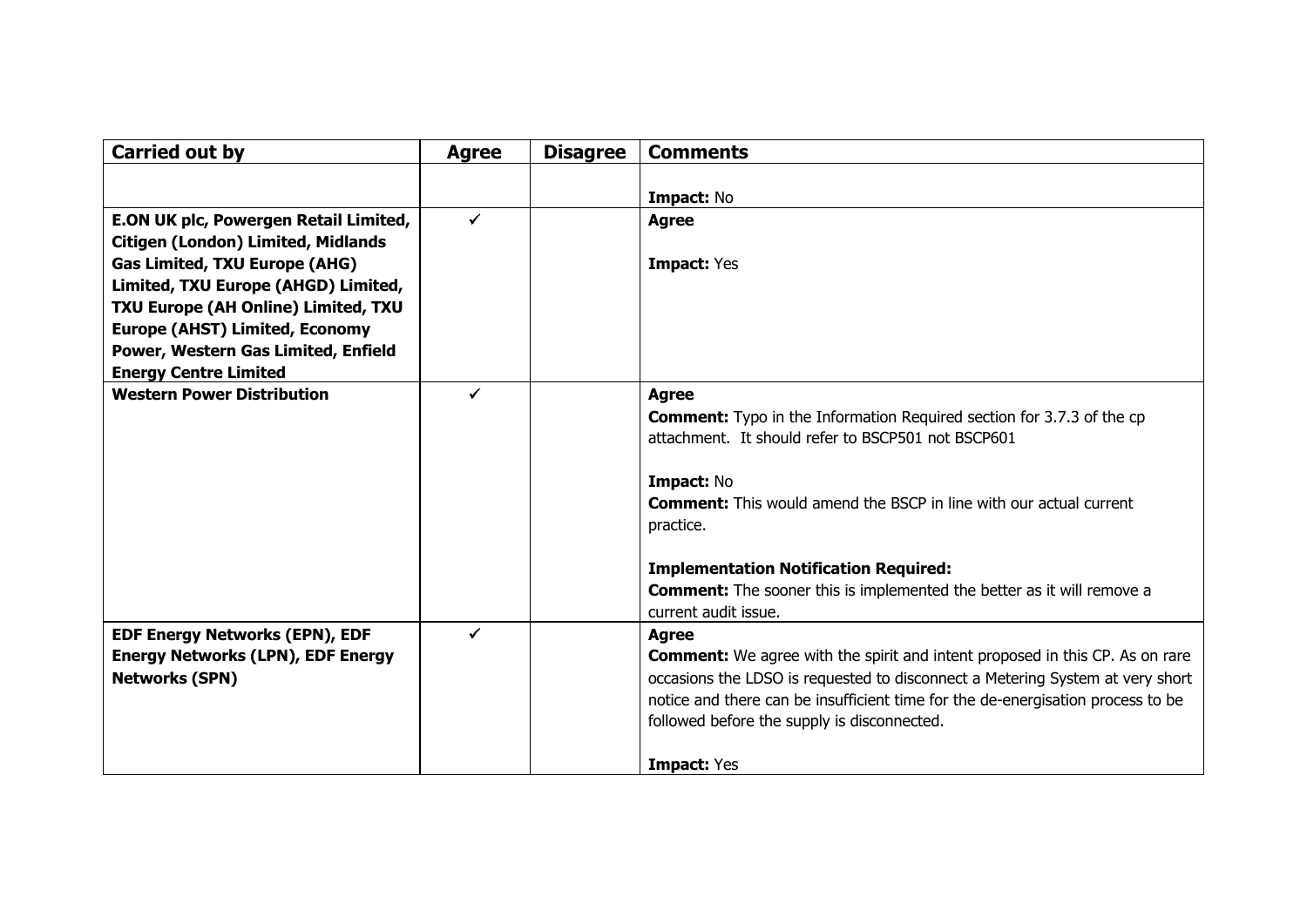| <b>Carried out by</b>                   | <b>Agree</b> | <b>Disagree</b> | <b>Comments</b>                                                                                                                         |
|-----------------------------------------|--------------|-----------------|-----------------------------------------------------------------------------------------------------------------------------------------|
|                                         |              |                 | <b>Comment:</b> Time to update internal processes and documentation                                                                     |
|                                         |              |                 |                                                                                                                                         |
|                                         |              |                 | <b>Implementation Notification Required: 30 days</b>                                                                                    |
| <b>ScottishPower Energy Management</b>  |              |                 | <b>Agree</b>                                                                                                                            |
| Ltd.                                    |              |                 | <b>Comment:</b> We agree with the principal of the CP as it seeks to reflect industry                                                   |
| <b>ScottishPower Generation Ltd.</b>    |              |                 | practice for occasions when an LDSO has to disconnect a Metering System                                                                 |
| <b>ScottishPower Energy Retail Ltd.</b> |              |                 | which has not been de-energised. In terms of the detail we would like the                                                               |
| SP Manweb plc.                          |              |                 | comments noted in the section below to be taken into consideration.                                                                     |
| <b>SP Transmission Ltd.</b>             |              |                 |                                                                                                                                         |
| <b>SP Distribution Ltd.</b>             |              |                 | <b>Impact: Yes</b>                                                                                                                      |
|                                         |              |                 | <b>Comment:</b> This should be minimal change.                                                                                          |
|                                         |              |                 |                                                                                                                                         |
|                                         |              |                 | <b>Implementation Notification Required: 270 days</b><br><b>Comment:</b> At this time this change is expected to have minimal impact on |
|                                         |              |                 | ScottishPower systems. This will be confirmed through detailed Impact                                                                   |
|                                         |              |                 | Assessment.                                                                                                                             |
|                                         |              |                 |                                                                                                                                         |
|                                         |              |                 | <b>Other Comments:</b> Reference to Section 3.6 should remain to ensure its                                                             |
|                                         |              |                 | obligations are still adhered to. Proposed text could be  Supplier will normally,                                                       |
|                                         |              |                 | in accordance with Section 3.6, instruct their Meter Operator                                                                           |
|                                         |              |                 |                                                                                                                                         |
|                                         |              |                 | Remove "and ask for the Supplier to arrange for the removal (and recovery) of                                                           |
|                                         |              |                 | the meter" as it is questionable whether the Suppliers activities following the                                                         |
|                                         |              |                 | rejection of the disconnection should be prescribed in BSCP515.                                                                         |
|                                         |              |                 |                                                                                                                                         |
|                                         |              |                 | Step 3.7.5. Is it appropriate that an obligation placed on the MOA is included in                                                       |
|                                         |              |                 | BSCP515? It may be best to remove the obligation and include it in BSCP514 to                                                           |
|                                         |              |                 | ensure MOAs are made aware of it.                                                                                                       |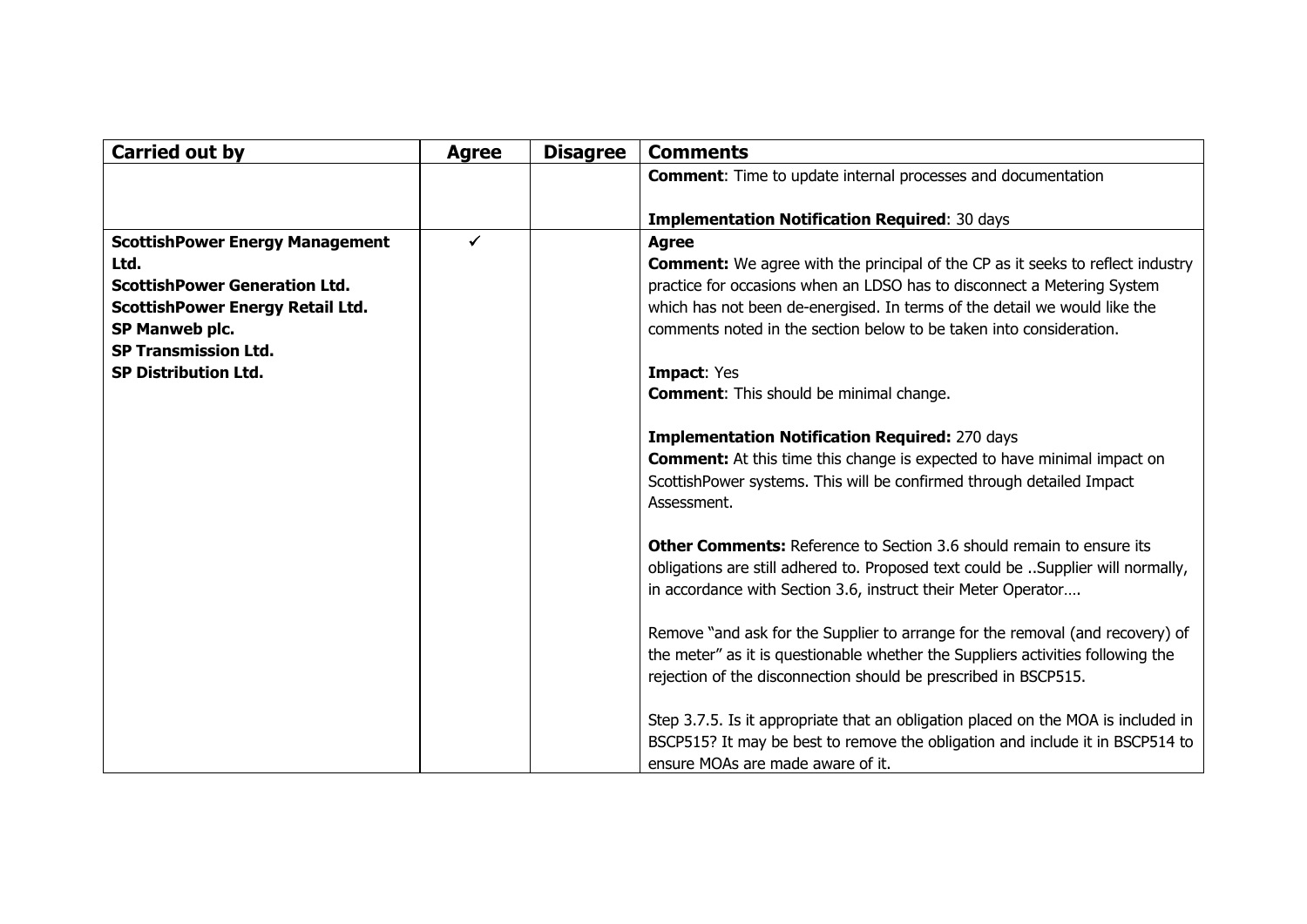| <b>Carried out by</b> | <b>Agree</b> | <b>Disagree</b> | <b>Comments</b>                                                                                                                                                                                                                                                                                                                                                                                                                 |
|-----------------------|--------------|-----------------|---------------------------------------------------------------------------------------------------------------------------------------------------------------------------------------------------------------------------------------------------------------------------------------------------------------------------------------------------------------------------------------------------------------------------------|
| <b>Centrica</b>       |              |                 | <b>Disagree</b>                                                                                                                                                                                                                                                                                                                                                                                                                 |
|                       |              |                 | Implementation Notification Required: As It the CP stands the proposed<br>release date of June would be a challenge if you wanted to get this document<br>working correctly.                                                                                                                                                                                                                                                    |
|                       |              |                 | <b>Other Comments:</b> Centrica believe that the current format of CP1184 is a<br>step forward in linking the ability of the DNO's and the MO's to have joined up<br>process. However, we have concerns that if we change the wording to<br>BSCP515 to permit LDSOs to disconnect an energised supply point, they will do<br>so in cases other than emergencies.                                                                |
|                       |              |                 | The proposed wording of BSCP515 is far too woolly and at the very least<br>should be tailored to ensure that all relevant dataflows are included in the table<br>- at the moment the following flows are excluded:                                                                                                                                                                                                              |
|                       |              |                 | D0139 (confirmation of energisation status from MOP)<br>$\bullet$<br>D0125 (confirmation of disconnection from the Distribution), and<br>$\bullet$<br>D0171 (confirmation of disconnection from MPAS)<br>$\bullet$                                                                                                                                                                                                              |
|                       |              |                 | We also suggest that in the event that the LDSO liaises with the MO it may be<br>the case that the LDSO rather than the MO removes the meter. In that case<br>the LDSO should send a D0010 (or D0002 if he could not read the meter) and<br>D0150 to the MO in line with the process described in section 6.3.5 of<br>BSCP514. The MO would then process these and advises the other parties as if<br>he had removed the meter. |
|                       |              |                 | Therefore we would not support the CP1184 in its current format but would                                                                                                                                                                                                                                                                                                                                                       |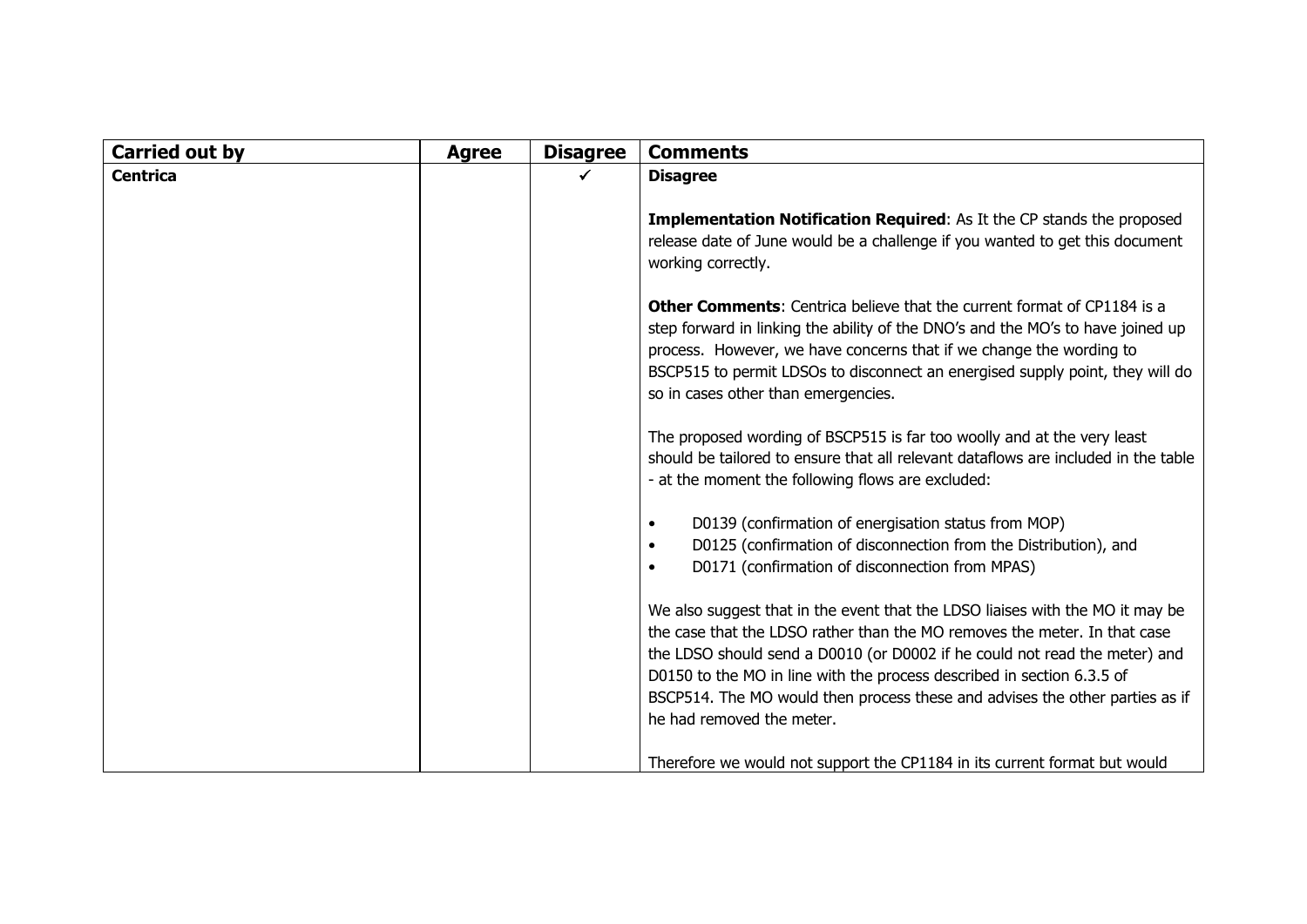| <b>Carried out by</b>                    | <b>Agree</b> | <b>Disagree</b> | <b>Comments</b>                                                                                                                                                                                                                                                                                                                                                                           |
|------------------------------------------|--------------|-----------------|-------------------------------------------------------------------------------------------------------------------------------------------------------------------------------------------------------------------------------------------------------------------------------------------------------------------------------------------------------------------------------------------|
|                                          |              |                 | strongly urge that SVG set up a working group to include DNO, DC, MO and<br>Supplier to ensure we can put a process together that would satisfy the<br>industry requirements.                                                                                                                                                                                                             |
| <b>Siemens Energy Services</b>           | ✓            |                 | <b>Agree</b>                                                                                                                                                                                                                                                                                                                                                                              |
|                                          |              |                 | <b>Comment:</b> We are in support of this change overall, however we do have<br>concerns over how the LDSO would communicate the disconnection details to<br>the MOA. We would have a preference that this would be via an electronic<br>method rather than telephone - this would also aid tracking of information for<br>audits.                                                        |
|                                          |              |                 | We have a further concern regarding the recovery of the meter by the MOA. It<br>would appear inevitable that there would be some time delay between the<br>LDSO removing the meter and the MOA collecting it. During this time the<br>disconnected meter would be left unsecured on a site, therefore creating a risk<br>that the meter may be lost before the MOA is able to recover it. |
|                                          |              |                 | <b>Impact: Yes</b><br><b>Comment:</b> This would have an impact on our processes rather than systems.                                                                                                                                                                                                                                                                                     |
|                                          |              |                 | <b>Implementation Notification Required: 90 days</b>                                                                                                                                                                                                                                                                                                                                      |
| <b>United Utilities</b>                  | $\checkmark$ |                 | <b>Agree</b>                                                                                                                                                                                                                                                                                                                                                                              |
|                                          |              |                 | <b>Comment:</b> This is a problem for us at the moment and we have an<br>outstanding audit issue because of it.                                                                                                                                                                                                                                                                           |
| <b>British Energy Power &amp; Energy</b> |              | $\checkmark$    | <b>Disagree</b>                                                                                                                                                                                                                                                                                                                                                                           |
| <b>Trading Ltd, British Energy</b>       |              |                 | <b>Reason:</b> We are of the opinion that the LDSO should always follow the de-                                                                                                                                                                                                                                                                                                           |
| <b>Generation Ltd, British Energy</b>    |              |                 | energisation process before the supply is disconnected.                                                                                                                                                                                                                                                                                                                                   |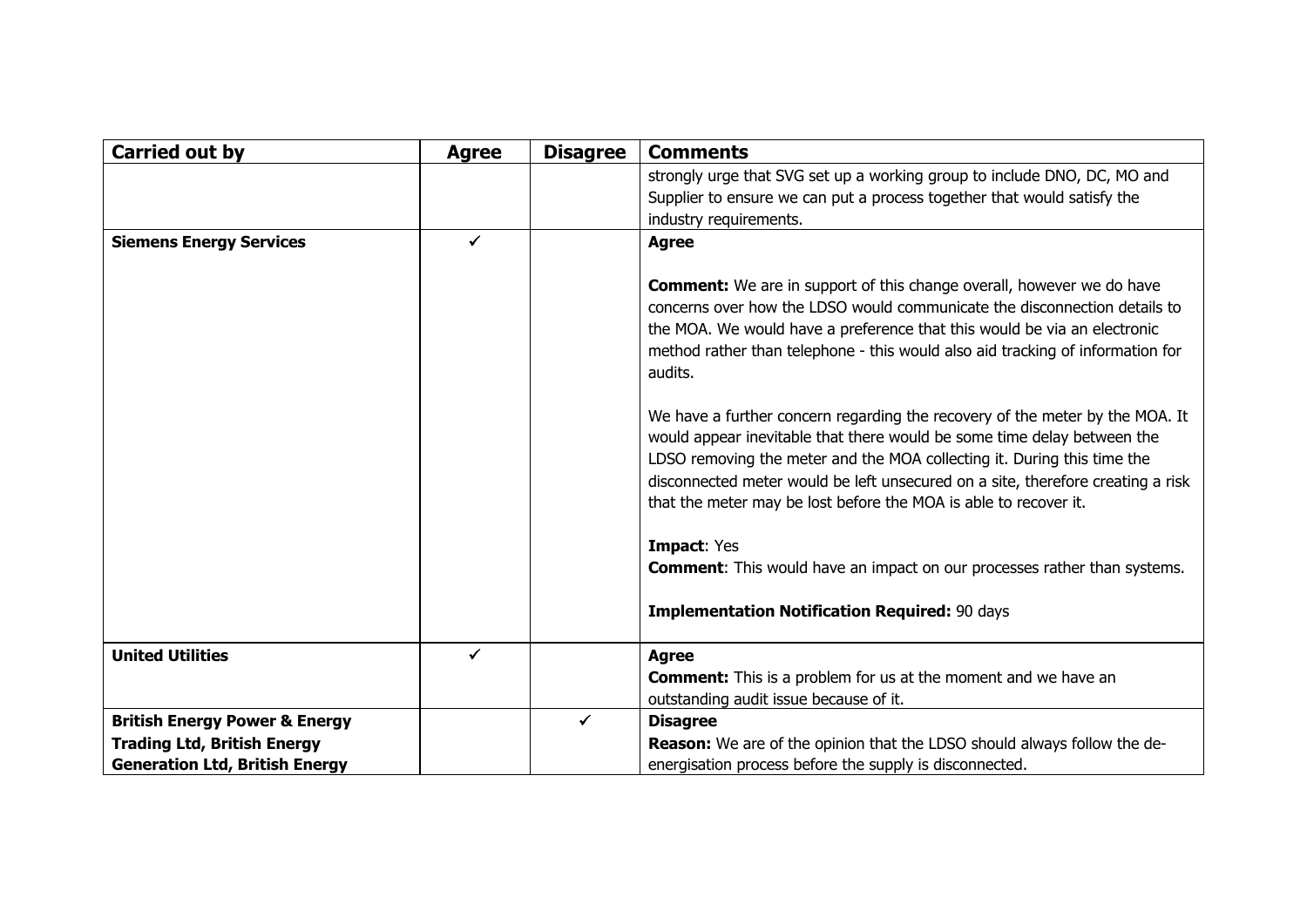| <b>Carried out by</b>                      | <b>Agree</b> | <b>Disagree</b> | <b>Comments</b>                                     |
|--------------------------------------------|--------------|-----------------|-----------------------------------------------------|
| <b>Generation (UK) Ltd, British Energy</b> |              |                 |                                                     |
| Direct Ltd, Eggborough Power Ltd           |              |                 | <b>Impact: No</b>                                   |
|                                            |              |                 |                                                     |
|                                            |              |                 | <b>Implementation Notification Required: 0 days</b> |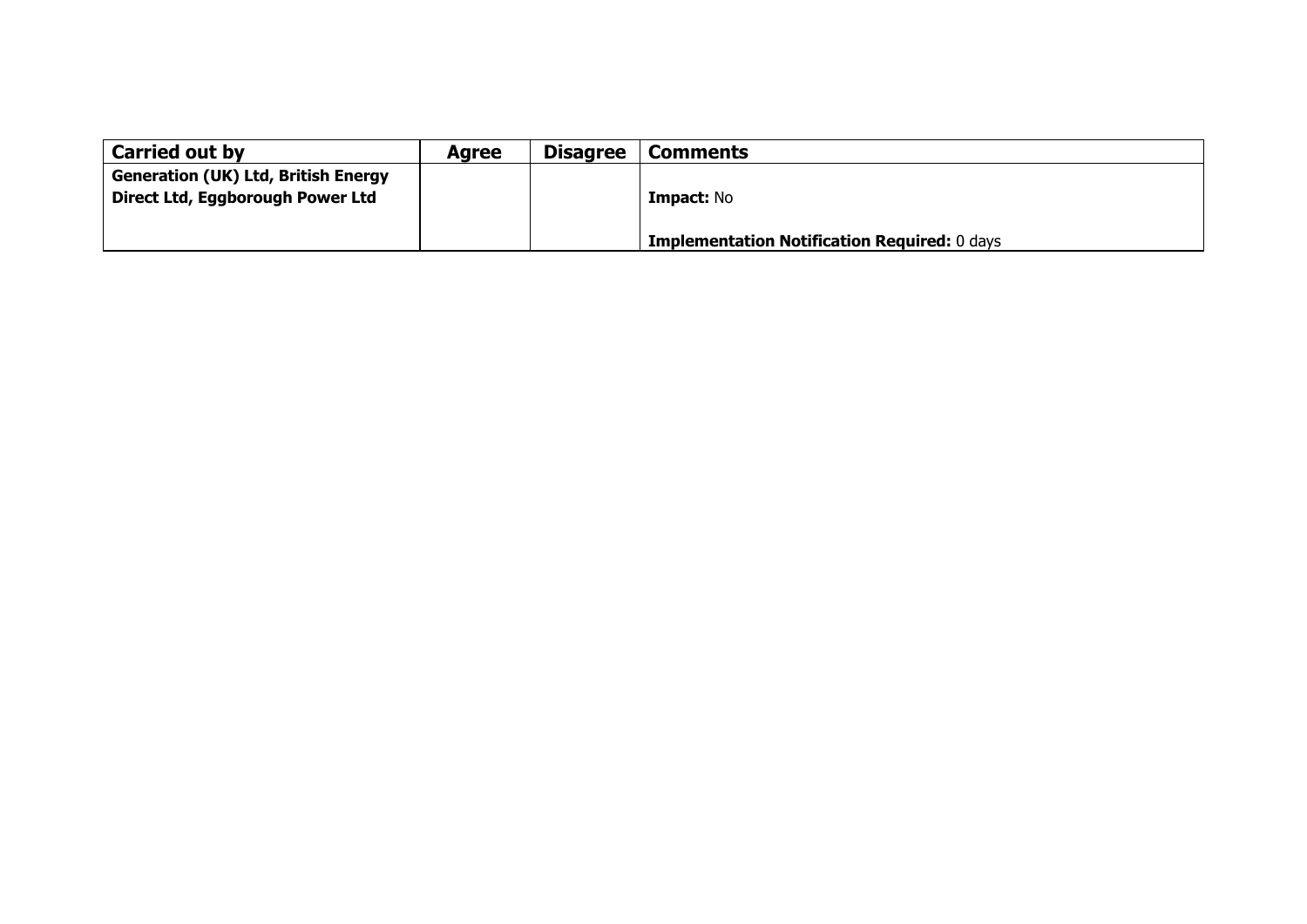| Carried out by                               | <b>Agree</b> | <b>Disagree</b> | <b>Comments</b>                                                                   |
|----------------------------------------------|--------------|-----------------|-----------------------------------------------------------------------------------|
| <b>Southern Electric Power Distribution;</b> |              |                 | <b>Disagree</b>                                                                   |
| <b>Keadby Generation Ltd; SSE Energy</b>     |              |                 | <b>Reason:</b> In what circumstances would there be a change of SSC without an    |
| Supply Ltd; SSE Generation Ltd; and          |              |                 | actual meter reading? A site visit would be required to change a                  |
| <b>Scottish Hydro-Electric Power</b>         |              |                 | timeswitch/teleswitch/meter/meter configuration.                                  |
| <b>Distribution Ltd; Medway Power Ltd;</b>   |              |                 | What is the materiality?                                                          |
|                                              |              |                 |                                                                                   |
|                                              |              |                 | <b>Impact: Yes</b>                                                                |
|                                              |              |                 | <b>Comments: Significant system changes</b>                                       |
|                                              |              |                 |                                                                                   |
|                                              |              |                 | <b>Implementation Notification Required: 12 Months</b>                            |
| <b>UUNL &amp; NORW NHH MOA</b>               |              |                 | <b>Not Applicable</b>                                                             |
|                                              |              |                 |                                                                                   |
|                                              |              |                 | Impact: No                                                                        |
| <b>United Utilities (NORW HH &amp; NHH</b>   |              |                 | <b>Not Applicable</b>                                                             |
| MOA)                                         |              |                 |                                                                                   |
|                                              |              |                 | Impact: No                                                                        |
| <b>Npower Limited, Npower Northern</b>       | ✓            |                 | <b>Agree</b>                                                                      |
| <b>Limited, Npower Northern Supply</b>       |              |                 | <b>Comment:</b> On a change of SSC, the Supplier sends a D0052 Dataflow           |
| Limited, Npower Yorkshire Limited,           |              |                 | 'Affirmation of Metering System Settlement Details' to the Non Half-Hourly Data   |
| <b>Npower Yorkshire Supply Limited,</b>      |              |                 | Collector (NHHDC). However, there are circumstances where the NHHDC               |
| <b>Npower Direct Limited</b>                 |              |                 | would withhold readings until there is receipt of the D0052 Dataflow              |
|                                              |              |                 | These situations could take '10 working days' to complete, and the risk is that   |
|                                              |              |                 | if the D0052 Dataflow is not received until day 10 or Supplier is in receipt of a |
|                                              |              |                 | D0310 Dataflow 'Notification of failure to load or receive Metering system        |
|                                              |              |                 |                                                                                   |
|                                              |              |                 | Settlement Details', then the reading that has been withheld by the NHHDC         |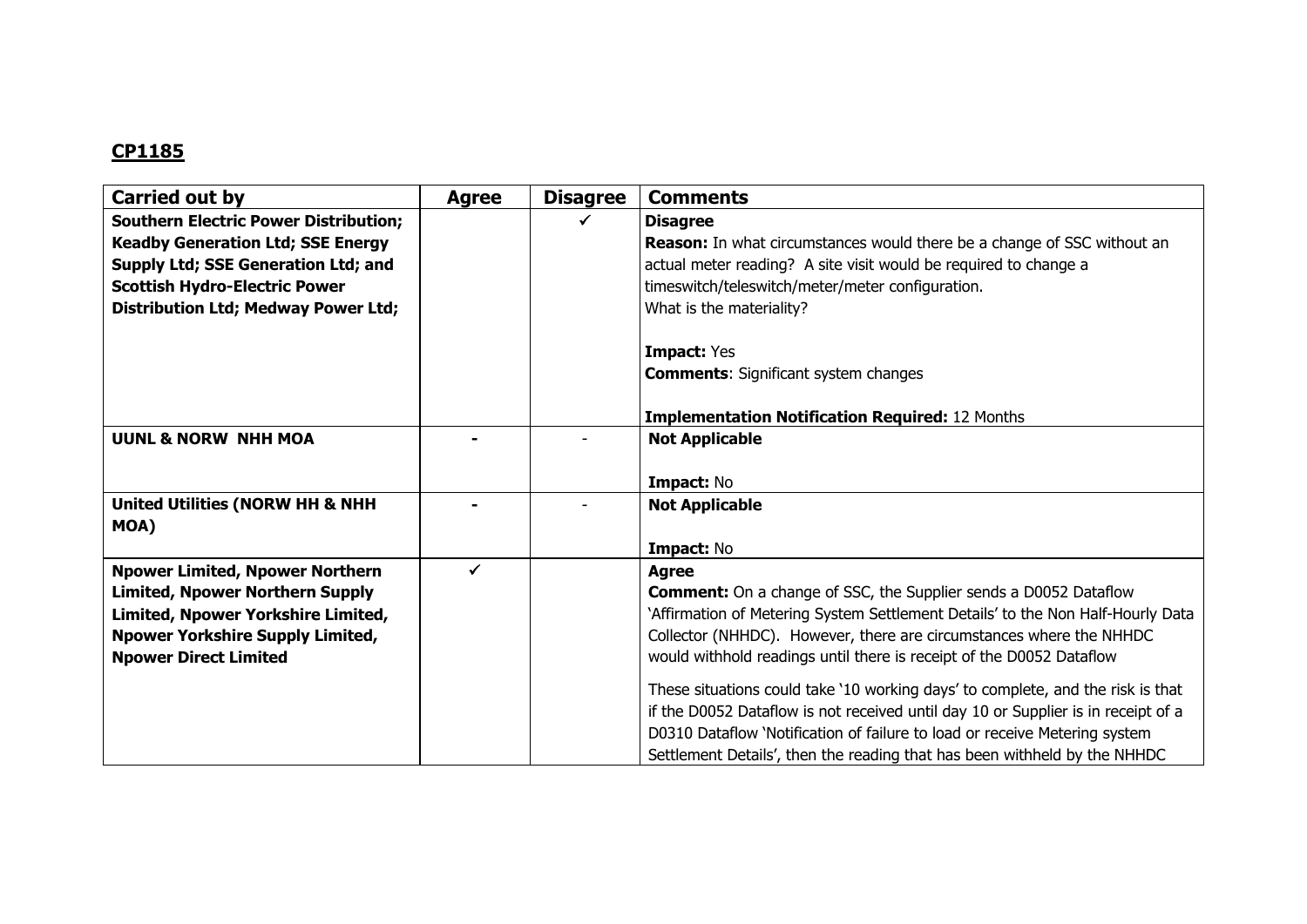| <b>Carried out by</b>                     | <b>Agree</b> | <b>Disagree</b> | <b>Comments</b>                                                                                                                                        |
|-------------------------------------------|--------------|-----------------|--------------------------------------------------------------------------------------------------------------------------------------------------------|
|                                           |              |                 | would not be used/recognised until resolution is sought.                                                                                               |
|                                           |              |                 | It is suggested that the deeming process will still go ahead after '10 working                                                                         |
|                                           |              |                 | days' even though there may be a reading with the NHHDC, therefore if this                                                                             |
|                                           |              |                 | situation arose we would not want the deeming process to go ahead.                                                                                     |
|                                           |              |                 | Changes to SSC in terms of dataflows sent to the NHHDC are/should be sent<br>from the MOA utilising D0150 D0149 and D0010 and therefore an actual read |
|                                           |              |                 | should be present in the D0010 (notwithstanding genuine invalid/faulty<br>meter/register reads confirmed by MOA).                                      |
|                                           |              |                 |                                                                                                                                                        |
|                                           |              |                 | Deeming should not be taken as an opportunity to amend SSC's in NHHDC<br>without first ensuring MOA holds the same SSC configuration.                  |
| <b>IMServ Europe Ltd</b>                  | ✔            |                 | <b>Agree</b>                                                                                                                                           |
|                                           |              |                 |                                                                                                                                                        |
|                                           |              |                 | Impact: No                                                                                                                                             |
|                                           |              |                 |                                                                                                                                                        |
| <b>E.ON UK Energy Services Limited</b>    | ✔            |                 | <b>Implementation Notification Required: 0 days</b><br><b>Agree</b>                                                                                    |
|                                           |              |                 | <b>Comment:</b> This will bring the change of SSC into line with other Scenarios                                                                       |
|                                           |              |                 | previously the subject of deemed reads.                                                                                                                |
|                                           |              |                 |                                                                                                                                                        |
|                                           |              |                 | <b>Impact: Yes</b>                                                                                                                                     |
|                                           |              |                 | <b>Comment: Changes to LWPs</b>                                                                                                                        |
| E.ON UK plc, Powergen Retail Limited,     | ✔            |                 | <b>Agree</b>                                                                                                                                           |
| <b>Citigen (London) Limited, Midlands</b> |              |                 |                                                                                                                                                        |
| <b>Gas Limited, TXU Europe (AHG)</b>      |              |                 | <b>Impact: Yes</b>                                                                                                                                     |
| Limited, TXU Europe (AHGD) Limited,       |              |                 |                                                                                                                                                        |
| TXU Europe (AH Online) Limited, TXU       |              |                 |                                                                                                                                                        |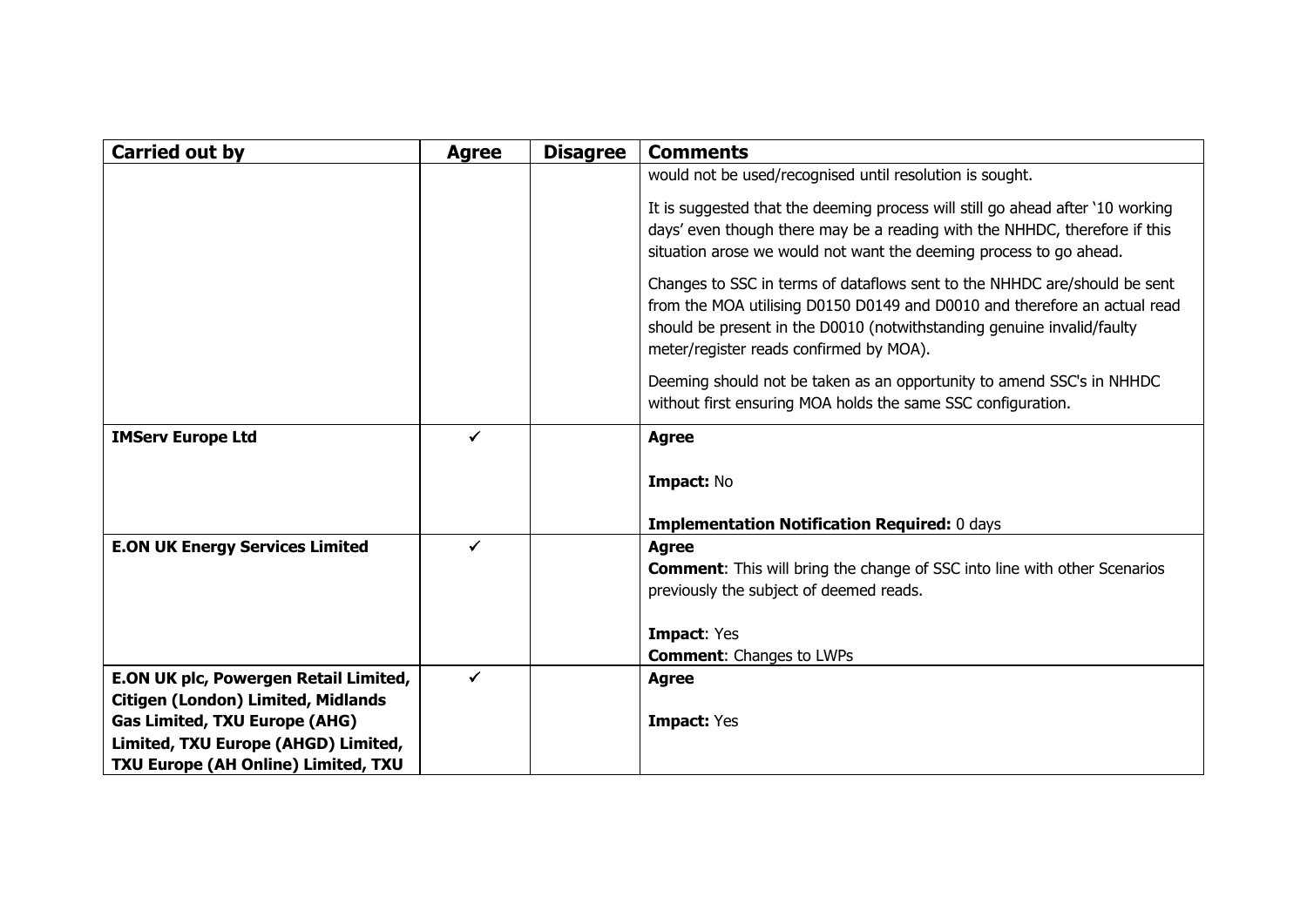| Carried out by                           | <b>Agree</b> | <b>Disagree</b> | <b>Comments</b>                                                                     |
|------------------------------------------|--------------|-----------------|-------------------------------------------------------------------------------------|
| <b>Europe (AHST) Limited, Economy</b>    |              |                 |                                                                                     |
| Power, Western Gas Limited, Enfield      |              |                 |                                                                                     |
| <b>Energy Centre Limited</b>             |              |                 |                                                                                     |
| <b>EDF Energy Networks (EPN), EDF</b>    |              |                 | <b>Neutral</b>                                                                      |
| <b>Energy Networks (LPN), EDF Energy</b> |              |                 |                                                                                     |
| <b>Networks (SPN)</b>                    |              |                 | Impact: No                                                                          |
|                                          |              |                 | <b>Implementation notification Required: 0 days</b>                                 |
| <b>ScottishPower Energy Management</b>   | $\checkmark$ |                 | <b>Agree</b>                                                                        |
| Ltd.                                     |              |                 | <b>Comment:</b> This change will more accurately reflect industry practice and will |
| <b>ScottishPower Generation Ltd.</b>     |              |                 | also introduce greater consistency to BSCP504.                                      |
| <b>ScottishPower Energy Retail Ltd.</b>  |              |                 |                                                                                     |
| SP Manweb plc.                           |              |                 | Moreover, although few situations will arise where it is not actually possible to   |
| <b>SP Transmission Ltd.</b>              |              |                 | obtain a reading on a change of SSC, without other conditions being satisfied,      |
| <b>SP Distribution Ltd.</b>              |              |                 | the settlement processes currently do not allow for it at all (e.g. NHHDA does      |
|                                          |              |                 | not permit an EAC to span a CoSSC). This change would, therefore, allow these       |
|                                          |              |                 | downstream processes to operate without interruption.                               |
|                                          |              |                 | <b>Impact: Yes</b>                                                                  |
|                                          |              |                 | <b>Comment:</b> System and process impact.                                          |
|                                          |              |                 |                                                                                     |
|                                          |              |                 | <b>Implementation Notification Required: 270 days</b>                               |
| <b>Centrica</b>                          | $\checkmark$ |                 | <b>Agree</b>                                                                        |
|                                          |              |                 | <b>Comment:</b> Centrica fully support CP1185 and have made some additional         |
|                                          |              |                 | comments below                                                                      |
|                                          |              |                 |                                                                                     |
|                                          |              |                 | <b>Impact: Yes</b>                                                                  |
|                                          |              |                 | <b>Comment:</b> Impact on Process                                                   |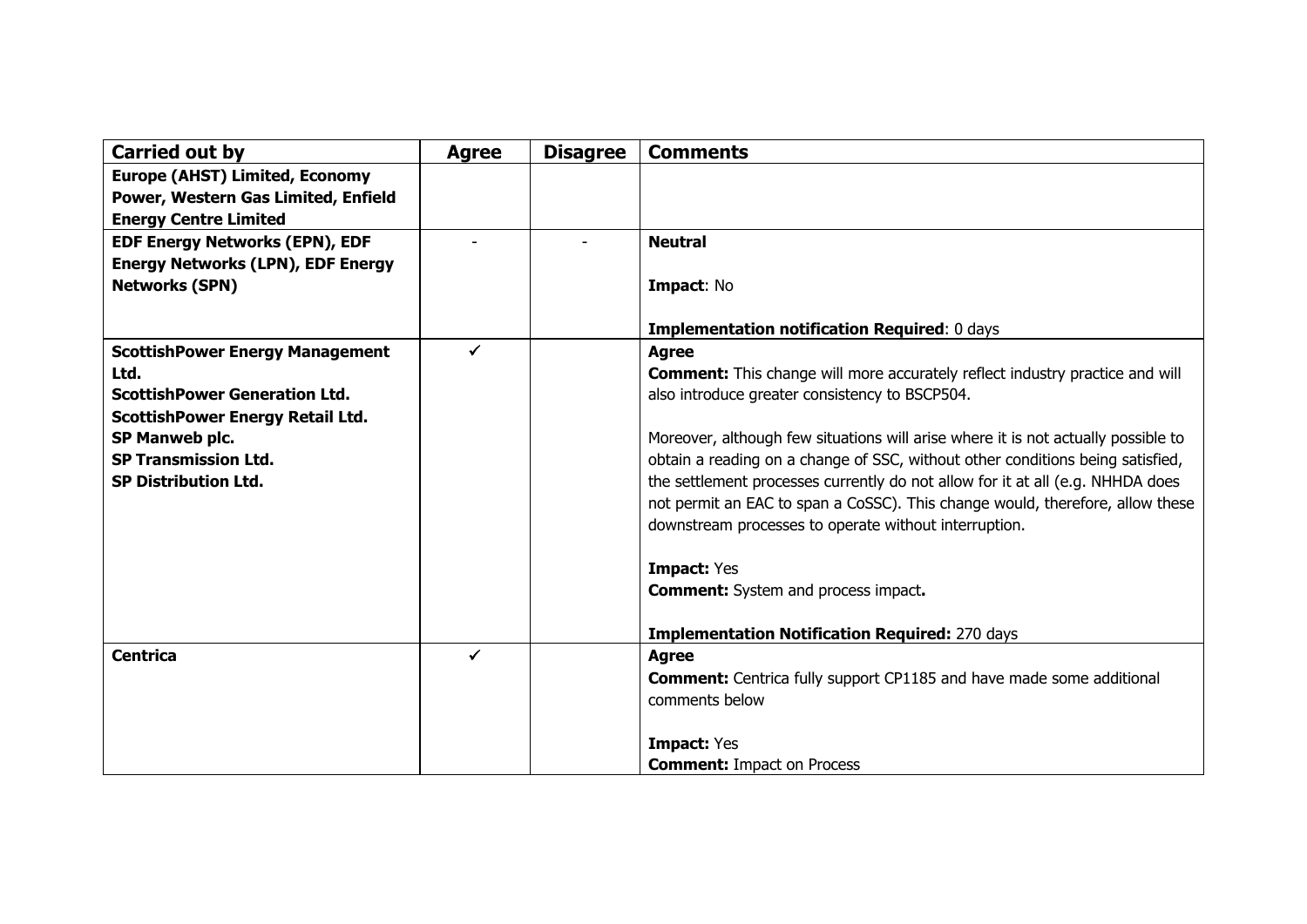| <b>Carried out by</b> | <b>Agree</b> | <b>Disagree</b> | <b>Comments</b>                                                                                                                                                                                                                                                                                                                                                                                                                                                                                                                                               |
|-----------------------|--------------|-----------------|---------------------------------------------------------------------------------------------------------------------------------------------------------------------------------------------------------------------------------------------------------------------------------------------------------------------------------------------------------------------------------------------------------------------------------------------------------------------------------------------------------------------------------------------------------------|
|                       |              |                 | <b>Implementation Notification Required:</b> Standard 6 month release<br>timetable from agreed SVG date                                                                                                                                                                                                                                                                                                                                                                                                                                                       |
|                       |              |                 | <b>Other Comments:</b> It does seem that we are taking away some of the<br>responsibility of the MOA to get actual final and initial reads when the SSC is<br>changed. In the text below it gives 2 reasons why reads may not be available,<br>faulty meter or meter no longer there.                                                                                                                                                                                                                                                                         |
|                       |              |                 | If the meter is no longer in place then the NHHDC would deem a final read<br>anyway as the trigger for deeming would be the meter exchange.                                                                                                                                                                                                                                                                                                                                                                                                                   |
|                       |              |                 | If the meter is faulty, then again a meter exchange would take place and the<br>NHHDC would deem a final read under normal deeming rules. Both of these<br>would be irrespective of whether there was a change of SSC.                                                                                                                                                                                                                                                                                                                                        |
|                       |              |                 | Where the NHHDC has been informed that the SSC has been changed but no<br>valid actual readings have been provided to the NHHDC within 10 Working<br>Days of the change and the NHHDC has not been informed that the readings<br>are unavailable (i.e. the Meter is no longer in place or able to display a Meter<br>register reading or the Meter is faulty and any reading displayed is known to be<br>incorrect), and the NHHDC requires an initial / final Meter reading, the NHHDC<br>shall request the reading from the MOA and also from the Supplier. |
|                       |              |                 | If there is a change to the SSC but no meter exchange has taken place / the<br>meter is not faulty then deeming should be allowed, however as previously<br>mentioned, this could be open to abuse and some MOPs may just not bother to<br>get a read when they reconfigure the meter. Agree in the document that the<br>Initial should be the same as Final.                                                                                                                                                                                                 |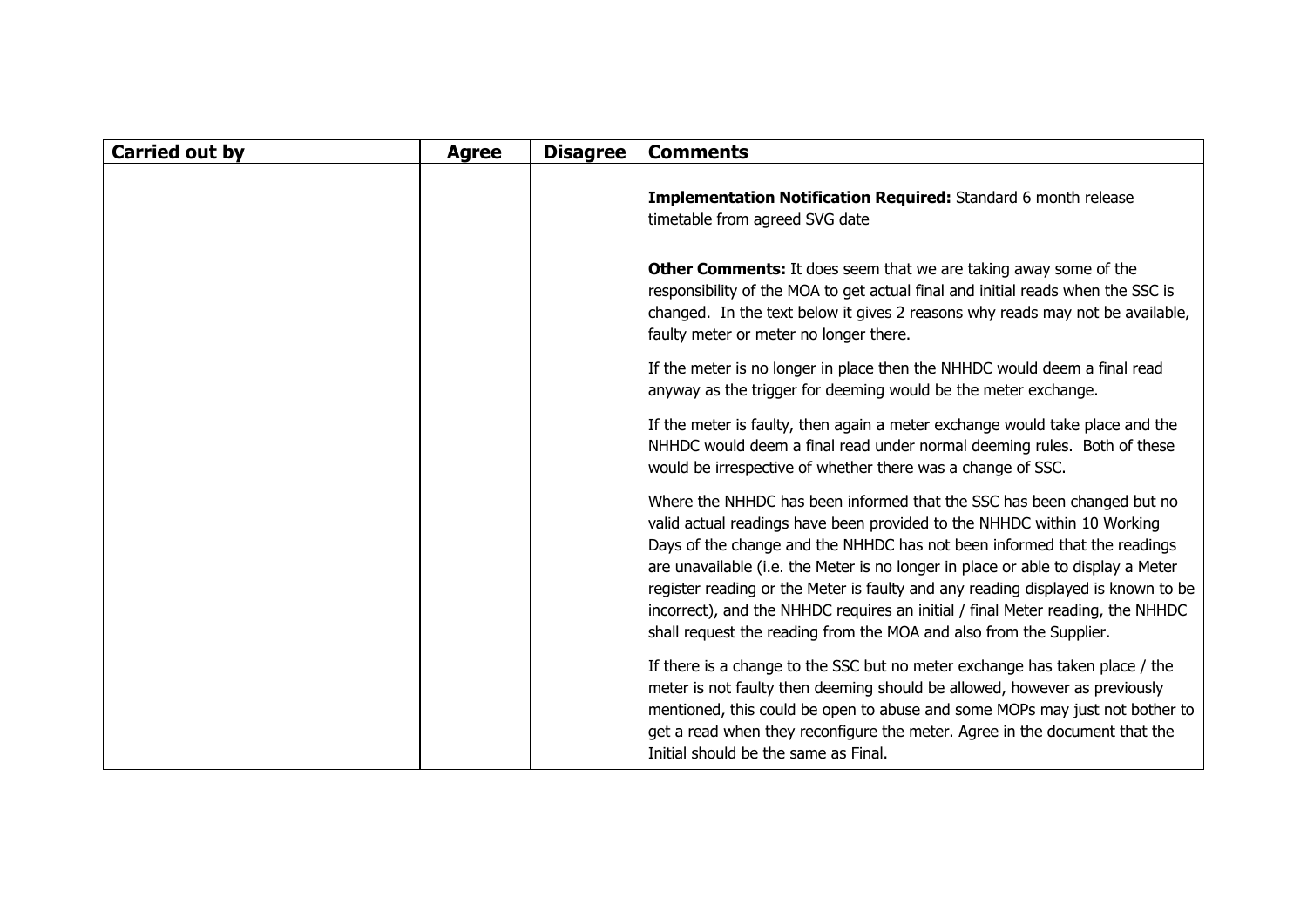| <b>Carried out by</b>                                                          | <b>Agree</b> | <b>Disagree</b> | <b>Comments</b>                                                                                                                                                                                                                                                                                                                                                                                                                                                                                                                                                                                                                                                                               |
|--------------------------------------------------------------------------------|--------------|-----------------|-----------------------------------------------------------------------------------------------------------------------------------------------------------------------------------------------------------------------------------------------------------------------------------------------------------------------------------------------------------------------------------------------------------------------------------------------------------------------------------------------------------------------------------------------------------------------------------------------------------------------------------------------------------------------------------------------|
|                                                                                |              |                 | It seems that the text below is not wholly correct. If a meter has been<br>exchanged and no initial read was gained, then this is non compliance on<br>behalf of the MOP. They should have gained an initial read on meter<br>exchange. If for whatever reason an initial is not gained then back deeming<br>should be permitted after receipt of a minimum 2 reads and not 1 read that<br>has been suggested.                                                                                                                                                                                                                                                                                |
|                                                                                |              |                 | If the final Deemed Meter Reading cannot be used as the initial reading (i.e.<br>where the Meter has been changed and the reading after the change is unlikely<br>to be the same as the reading before the change), an initial Deemed Meter<br>Reading may be calculated when either one or two new actual Meter register<br>readings are obtained either in line with the reading cycle for that Metering<br>System or obtained as special readings, provided that the first Meter reading is<br>at least 10 Working Days after the NHHDC requested the actual Meter register<br>reading from the Supplier and MOA and by 10 Working Days before the RF for<br>the relevant Settlement Date. |
|                                                                                |              |                 | Also we noted that under 4.5.2 Para 1 - Need to cover Supplier providing<br>CoSSC reading where the SSC was changed remotely on a prepayment meter.                                                                                                                                                                                                                                                                                                                                                                                                                                                                                                                                           |
| <b>United Utilities</b>                                                        |              |                 | <b>Neutral</b><br><b>Comment:</b> We assume that we will receive deemed reads in these<br>$circumstances - will have to amend our mailbox and systems to accept new$<br>forms of flows - this should get picked up via an MRA change to the DTC                                                                                                                                                                                                                                                                                                                                                                                                                                               |
| <b>British Energy Power &amp; Energy</b><br><b>Trading Ltd, British Energy</b> |              |                 | <b>Agree</b>                                                                                                                                                                                                                                                                                                                                                                                                                                                                                                                                                                                                                                                                                  |
| <b>Generation Ltd, British Energy</b>                                          |              |                 | <b>Impact: Yes</b>                                                                                                                                                                                                                                                                                                                                                                                                                                                                                                                                                                                                                                                                            |
| <b>Generation (UK) Ltd, British Energy</b><br>Direct Ltd, Eggborough Power Ltd |              |                 | <b>Comment:</b> Minor changes to systems and processes would need to be<br>actioned.                                                                                                                                                                                                                                                                                                                                                                                                                                                                                                                                                                                                          |
|                                                                                |              |                 |                                                                                                                                                                                                                                                                                                                                                                                                                                                                                                                                                                                                                                                                                               |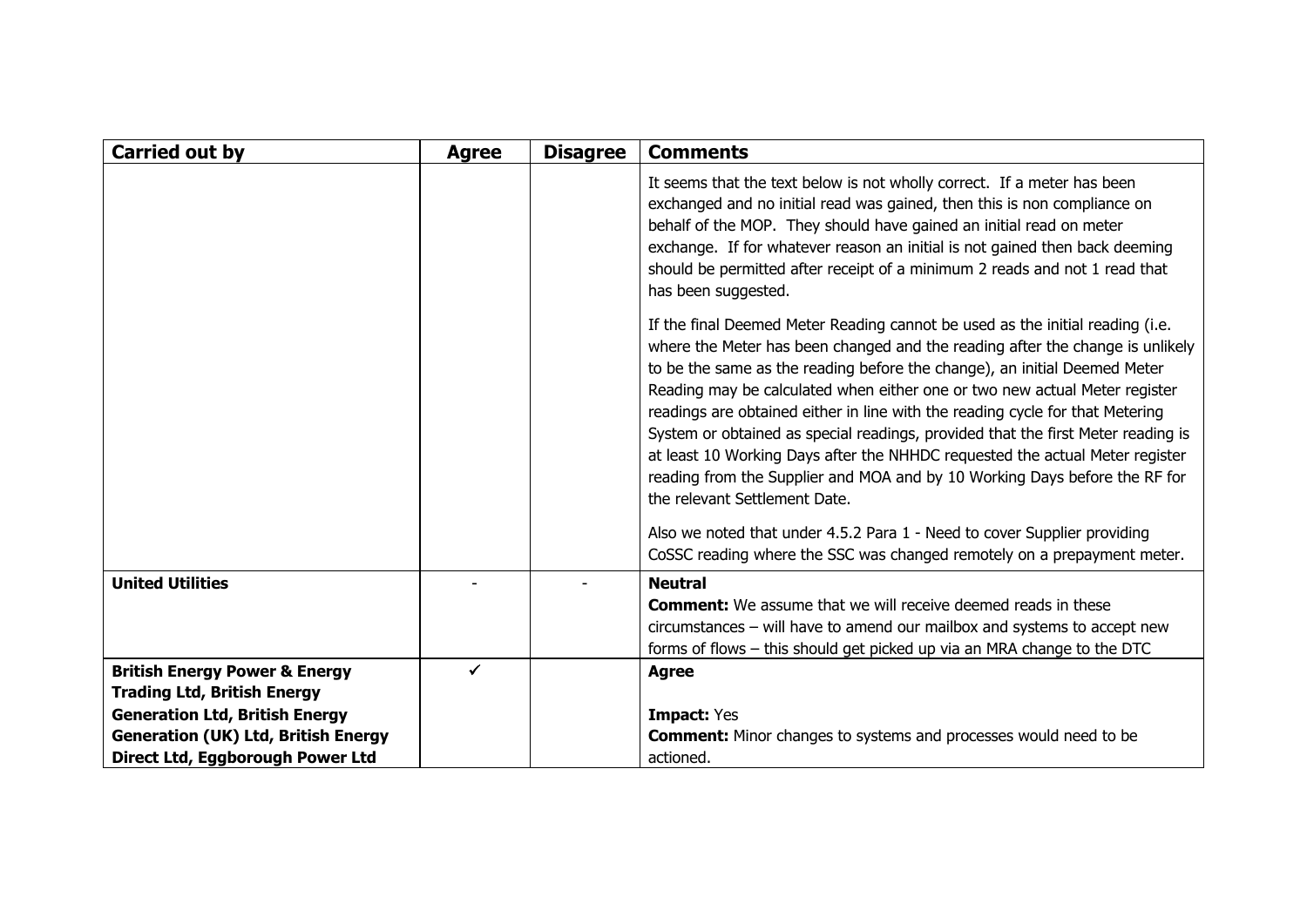| <b>Carried out by</b> | Aaree | <b>Disagree</b> | <b>Comments</b>                                      |
|-----------------------|-------|-----------------|------------------------------------------------------|
|                       |       |                 |                                                      |
|                       |       |                 | <b>Implementation Notification Required: 90 days</b> |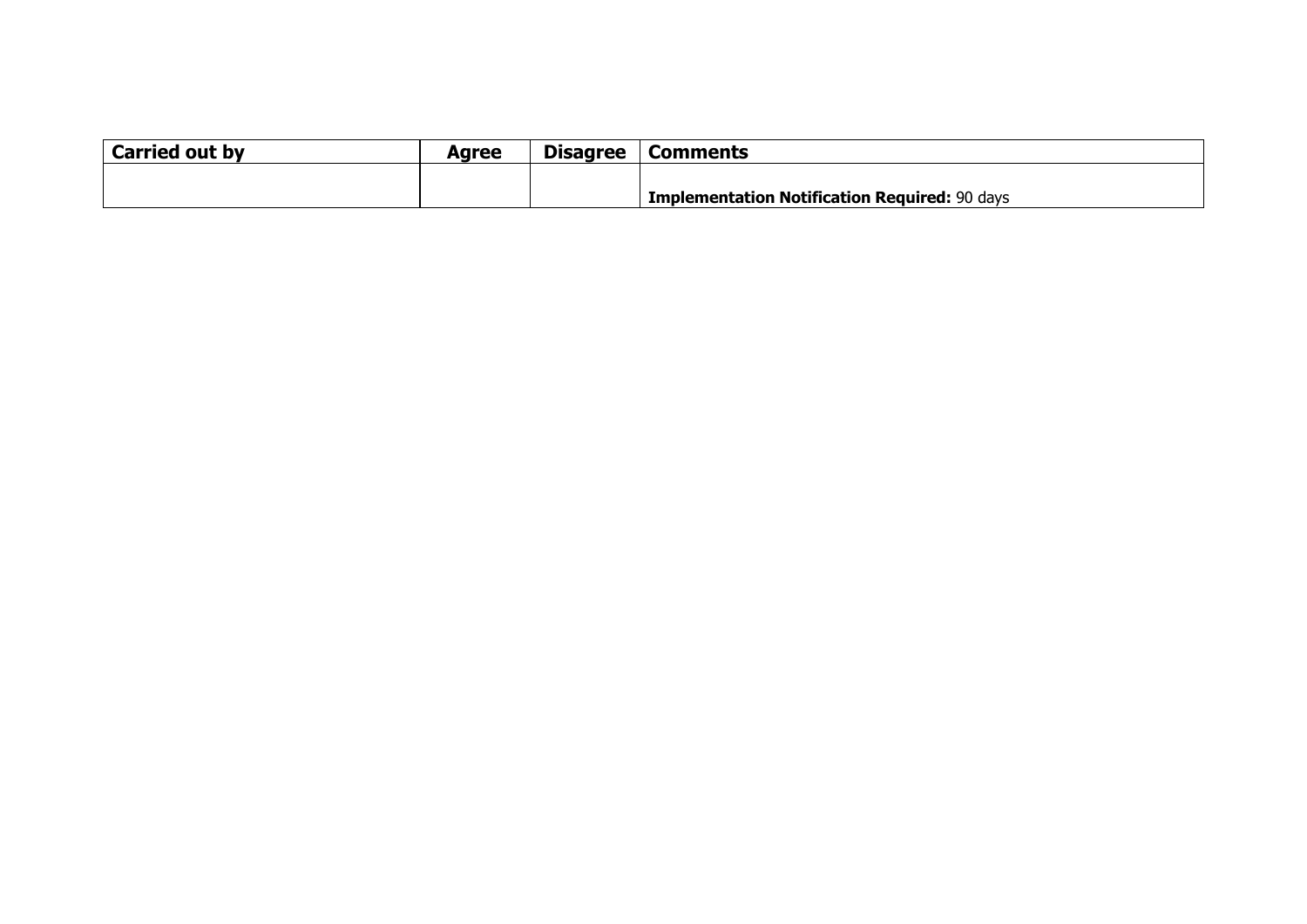| Carried out by                                     | <b>Agree</b> | <b>Disagree</b> | <b>Comments</b>                                                                            |
|----------------------------------------------------|--------------|-----------------|--------------------------------------------------------------------------------------------|
| <b>Southern Electric Power Distribution;</b>       |              |                 | <b>Agree</b>                                                                               |
| <b>Keadby Generation Ltd; SSE Energy</b>           |              |                 |                                                                                            |
| Supply Ltd; SSE Generation Ltd; and                |              |                 | Impact: No                                                                                 |
| <b>Scottish Hydro-Electric Power</b>               |              |                 |                                                                                            |
| <b>Distribution Ltd; Medway Power Ltd;</b>         |              |                 | <b>Implementation Notification Required: 0 days</b>                                        |
| <b>UUNL &amp; NORW NHH MOA</b>                     |              |                 | <b>Not Applicable</b>                                                                      |
|                                                    |              |                 | Impact: No                                                                                 |
| <b>United Utilities (NORW HH &amp; NHH</b><br>MOA) |              |                 | <b>Not Applicable</b>                                                                      |
|                                                    |              |                 | Impact: No                                                                                 |
| <b>Npower Limited, Npower Northern</b>             |              |                 | <b>Agree</b>                                                                               |
| <b>Limited, Npower Northern Supply</b>             |              |                 |                                                                                            |
| Limited, Npower Yorkshire Limited,                 |              |                 |                                                                                            |
| <b>Npower Yorkshire Supply Limited,</b>            |              |                 |                                                                                            |
| <b>Npower Direct Limited</b>                       |              |                 |                                                                                            |
| <b>E.ON UK Energy Services Limited</b>             |              | $\checkmark$    | <b>Disagree</b>                                                                            |
|                                                    |              |                 | <b>Reason:</b> We feel that the following areas should be included within the scope        |
|                                                    |              |                 | of the PRA Service Description to ensure the safe and efficient delivery of the            |
|                                                    |              |                 | service.                                                                                   |
|                                                    |              |                 | • Provisions to ensure that meters are fitted by an accredited MOP                         |
|                                                    |              |                 | • Installation work should be carried out in accordance with the<br>requirements of MOCOPA |
|                                                    |              |                 | • Arrangements to ensure that there is no detrimental interaction between                  |
|                                                    |              |                 | the Fiscal and Survey meters.                                                              |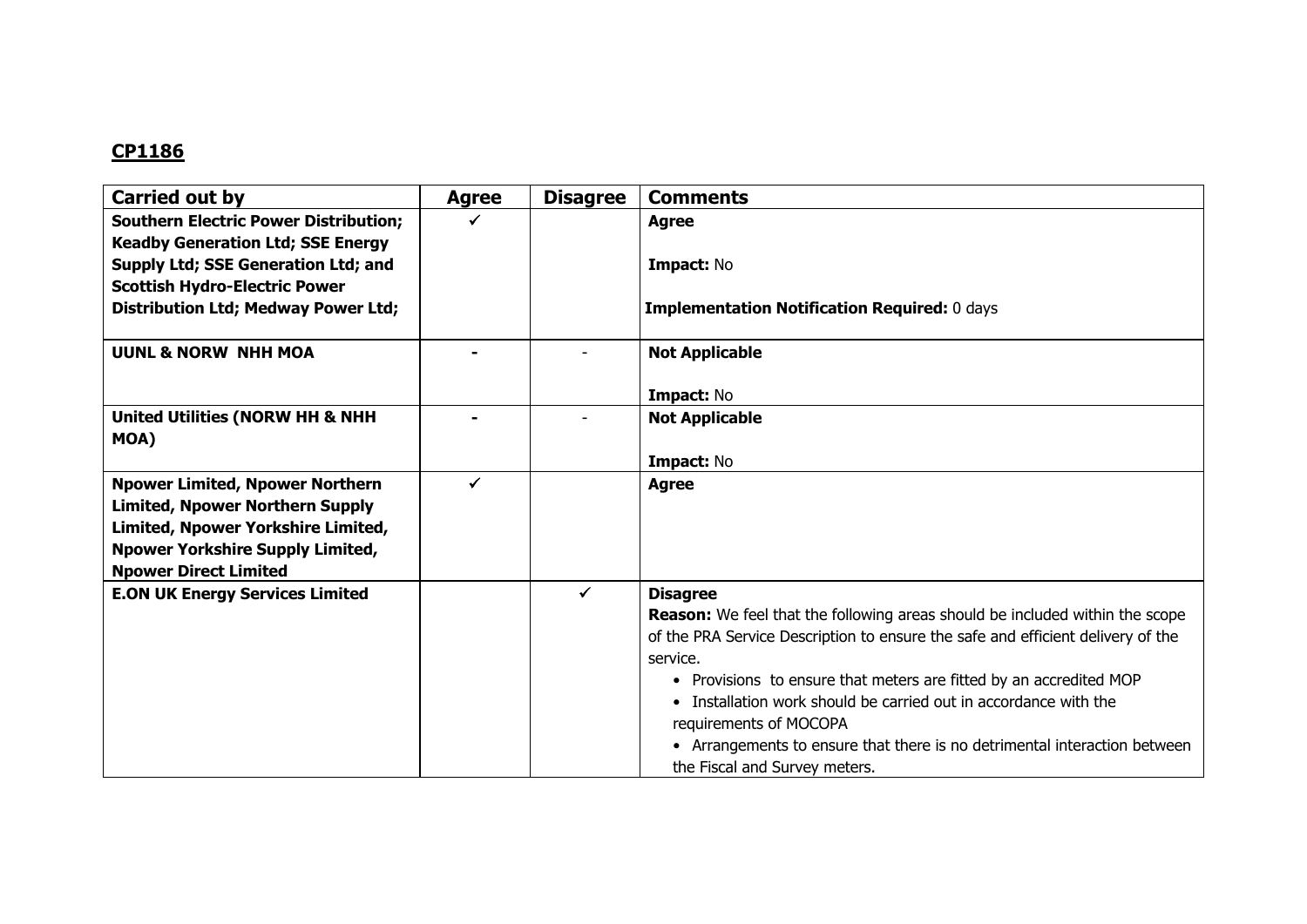| <b>Carried out by</b>                     | <b>Agree</b> | <b>Disagree</b> | <b>Comments</b>                                                                  |
|-------------------------------------------|--------------|-----------------|----------------------------------------------------------------------------------|
|                                           |              |                 | If these areas are addressed we would be able to agree the proposed changes.     |
| E.ON UK plc, Powergen Retail Limited,     |              |                 | <b>Neutral</b>                                                                   |
| <b>Citigen (London) Limited, Midlands</b> |              |                 |                                                                                  |
| <b>Gas Limited, TXU Europe (AHG)</b>      |              |                 | Impact: No                                                                       |
| Limited, TXU Europe (AHGD) Limited,       |              |                 |                                                                                  |
| TXU Europe (AH Online) Limited, TXU       |              |                 |                                                                                  |
| <b>Europe (AHST) Limited, Economy</b>     |              |                 |                                                                                  |
| Power, Western Gas Limited, Enfield       |              |                 |                                                                                  |
| <b>Energy Centre Limited</b>              |              |                 |                                                                                  |
| <b>EDF Energy Networks (EPN), EDF</b>     |              |                 | <b>Neutral</b>                                                                   |
| <b>Energy Networks (LPN), EDF Energy</b>  |              |                 | <b>Comment:</b> No impact on EDF Energy Networks systems                         |
| <b>Networks (SPN)</b>                     |              |                 |                                                                                  |
|                                           |              |                 | Impact: No<br><b>Comment: No impact on EDF Energy Networks systems</b>           |
|                                           |              |                 |                                                                                  |
|                                           |              |                 |                                                                                  |
| ScottishPower Energy Management Ltd.      |              |                 | <b>Neutral</b>                                                                   |
| ScottishPower Generation Ltd.             |              |                 | <b>Comment:</b> This will update the Service Description following the decisions |
| ScottishPower Energy Retail Ltd.          |              |                 | taken by the Issue 21 Group and in line with the Panel's direction. Scottish     |
| SP Manweb plc.                            |              |                 | Power agrees, then, that it is necessary for this document to be updated in      |
| SP Transmission Ltd.                      |              |                 | accordance with this direction.                                                  |
| SP Distribution Ltd.                      |              |                 |                                                                                  |
| E-mail: ukelectricityspoc@saic.com        |              |                 | Impact: No                                                                       |
| Phone No: 01355 845 207                   |              |                 |                                                                                  |
|                                           |              |                 | <b>Implementation Notification Required: 0 days</b>                              |
| <b>Centrica</b>                           |              |                 | <b>Comments:</b>                                                                 |
|                                           |              |                 | Specific questions:                                                              |
|                                           |              |                 | Will it mean that we have to install smart meters in some of our customers'      |